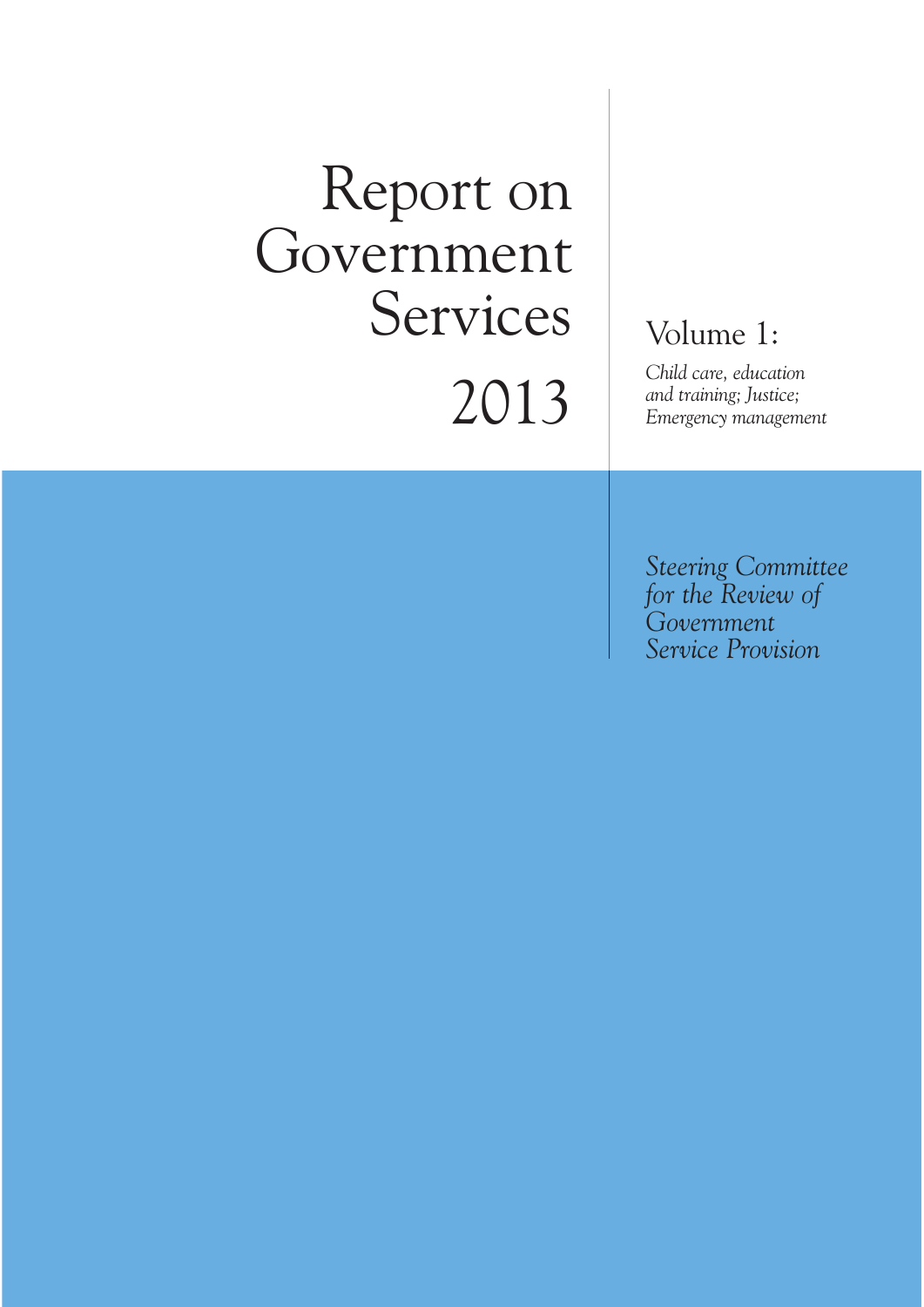**Commonwealth of Australia 2013**

**ISSN 1328 181X ISBN 978-1-74037-426-2 (Volume 1) ISBN 978-1-74037-427-9 (Volume 2) ISBN 978-1-74037-428-6 (Set)**

This work is copyright. Apart from any use as permitted under the Copyright Act 1968, the work may be reproduced in whole or in part for study or training purposes, subject to the inclusion of an acknowledgment of the source. Reproduction for commercial use or sale requires prior written permission from the Productivity Commission. Requests and inquiries concerning reproduction and rights should be addressed to Media and Publications (see below).

*This publication is available from the Productivity Commission website at www.pc.gov.au. If you require part or all of this publication in a different format, please contact the Secretariat* (see below*).*

The Productivity Commission acts as the Secretariat for the Steering Committee.

#### **Secretariat:**

Steering Committee for the Review of Government Service Provision Productivity Commission Locked Bag 2 Collins Street East Melbourne VIC 8003

Level 12 530 Collins Street Melbourne Vic 3000

Tel: (03) 9653 2100 or Free call: 0800 020 083 Fax: (03) 9653 2199 Email: gsp@pc.gov.au Web: www.pc.gov.au/gsp

#### **Suggestions:**

*The Steering Committee welcomes suggestions on the information contained in this Report. Please direct your suggestions to the Productivity Commission Secretariat at the above address.*

#### **An appropriate citation for this paper is:**

SCRGSP (Steering Committee for the Review of Government Service Provision) 2013, *Report on Government Services 2013*, Productivity Commission, Canberra.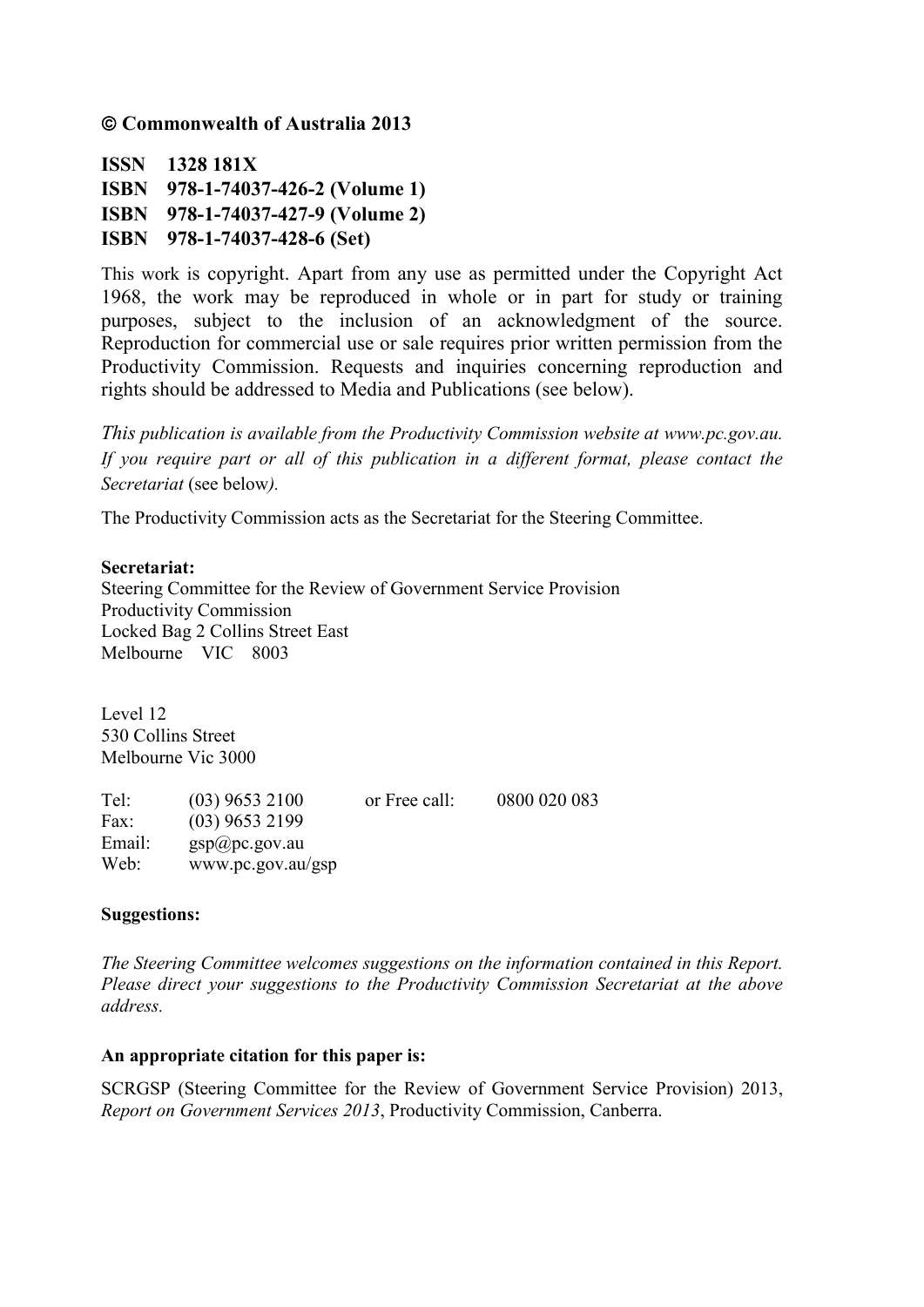### Foreword

It gives me great pleasure, as one of my final tasks as Chairman of the Productivity Commission, to write this foreword on behalf of the Steering Committee for the Review of Government Service Provision, which it has been my privilege to chair for the past 14 years.

The Report on Government Services was commissioned in 1993 by Heads of Government (now COAG), to help drive necessary improvements to government services. This is the eighteenth report in the series, the first three having been overseen by my predecessor at the Industry Commission, Bill Scales. Over those years, the Report has grown in scope and content, becoming a comprehensive repository of comparative information on the effectiveness and efficiency of a wide range of services. Visitors from other countries are often astonished at this achievement and its bold and innovative nature.

The conviction of governments that greater transparency about service performance would promote improvements across our federation has by now been vindicated. This reporting series has been remarkable, not only for what it has achieved, but also for the ongoing commitment of heads of government to what is effectively an annual 'report card' on the performance of their administrations.

I pay tribute to the many officials around the country who have contributed to the work of the Review. I have found it personally rewarding to work with the senior officials who have been on the Steering Committee over the past decade and a half. The long-standing cooperative involvement of officers from the ABS and AIHW has also been much appreciated. Last but not least, I acknowledge the commitment and enthusiasm of the people in the Review Secretariat, who are instrumental in producing the Report each year. The Productivity Commission has played a central role in this important exercise from the start, and remains committed to its ongoing success.

Gary Banks AO Chairman December 2012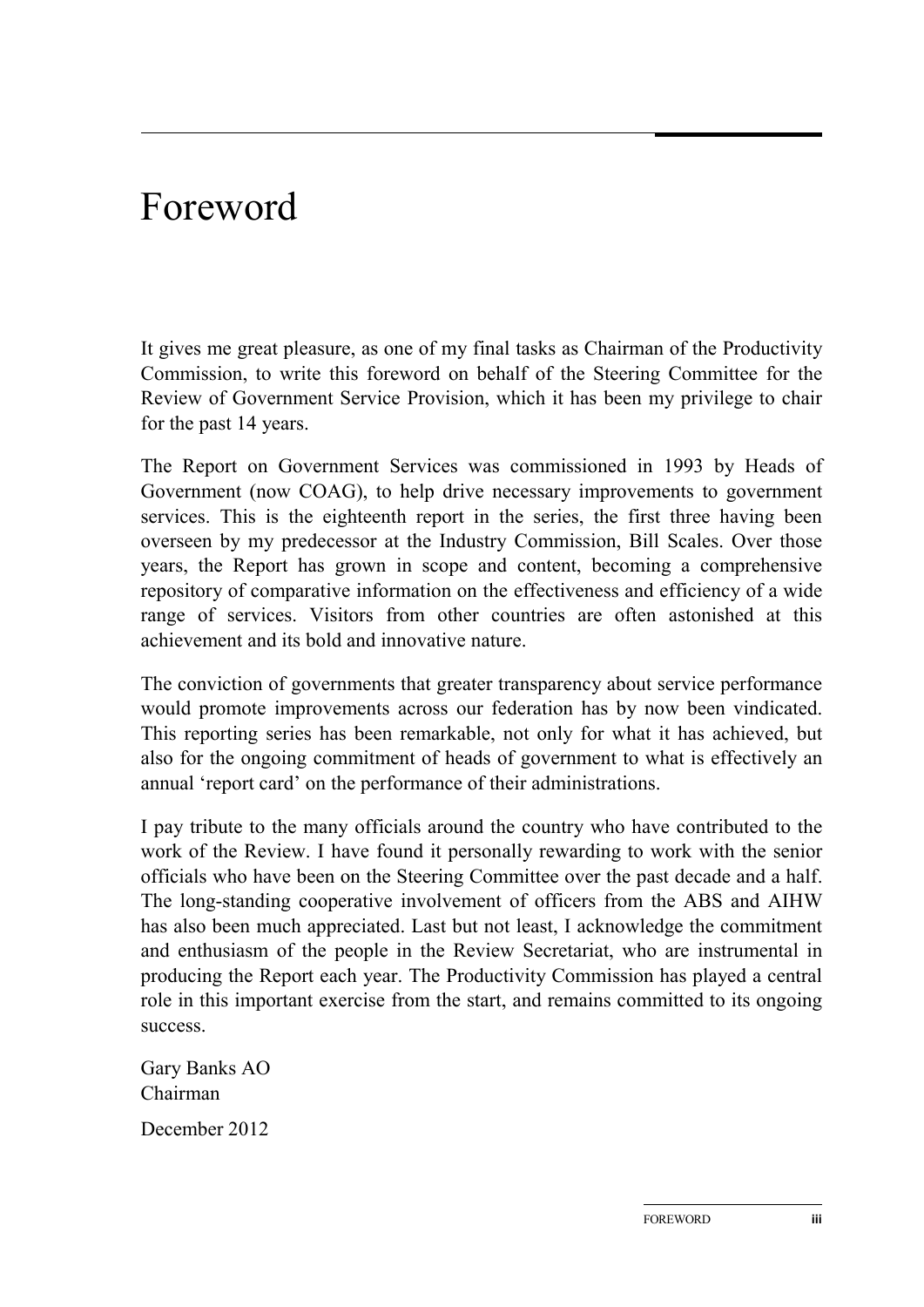### Contents

This Report is in two volumes: Volume 1 contains Part A (Introduction), Part B (Child care, education and training), Part C (Justice), Part D, (Emergency Management) and Appendix A (Statistical appendix); Volume 2 contains Part E (Health), Part F (Community Services) and Part G (Housing and Homelessness).

| Volume 1         |                                                          |       |
|------------------|----------------------------------------------------------|-------|
|                  | Foreword                                                 | 111   |
|                  | Contents                                                 | iv    |
|                  | <b>Steering Committee</b>                                | xii   |
|                  | Acronyms and abbreviations                               | xiv   |
|                  | Glossary                                                 | XXX1  |
|                  | Terms of reference                                       | xxxiv |
|                  | <b>PART A INTRODUCTION</b>                               |       |
| 1                | The approach to performance measurement                  |       |
| 1.1              | Aims of the Review and the Report on Government Services | 1.1   |
| 1.2              | The role of government in delivering services            | 1.3   |
| 1.3              | Reasons for measuring comparative performance            | 1.5   |
| 1.4              | Scope                                                    | 1.7   |
| 1.5              | Approach                                                 | 1.11  |
| 1.6              | Using the data in RoGS                                   | 1.22  |
| 1.7              | Other performance measurement exercises                  | 1.24  |
| 1.8              | References                                               | 1.30  |
| $\boldsymbol{2}$ | <b>Recent developments in the Report</b>                 |       |
| 2.1              | Developments in reporting                                | 2.1   |
| 2.2              | Key data issues                                          | 2.2   |
|                  | 2.3 'Cross-cutting' issues                               | 2.24  |
|                  | 2.4 References                                           | 2.27  |
|                  |                                                          |       |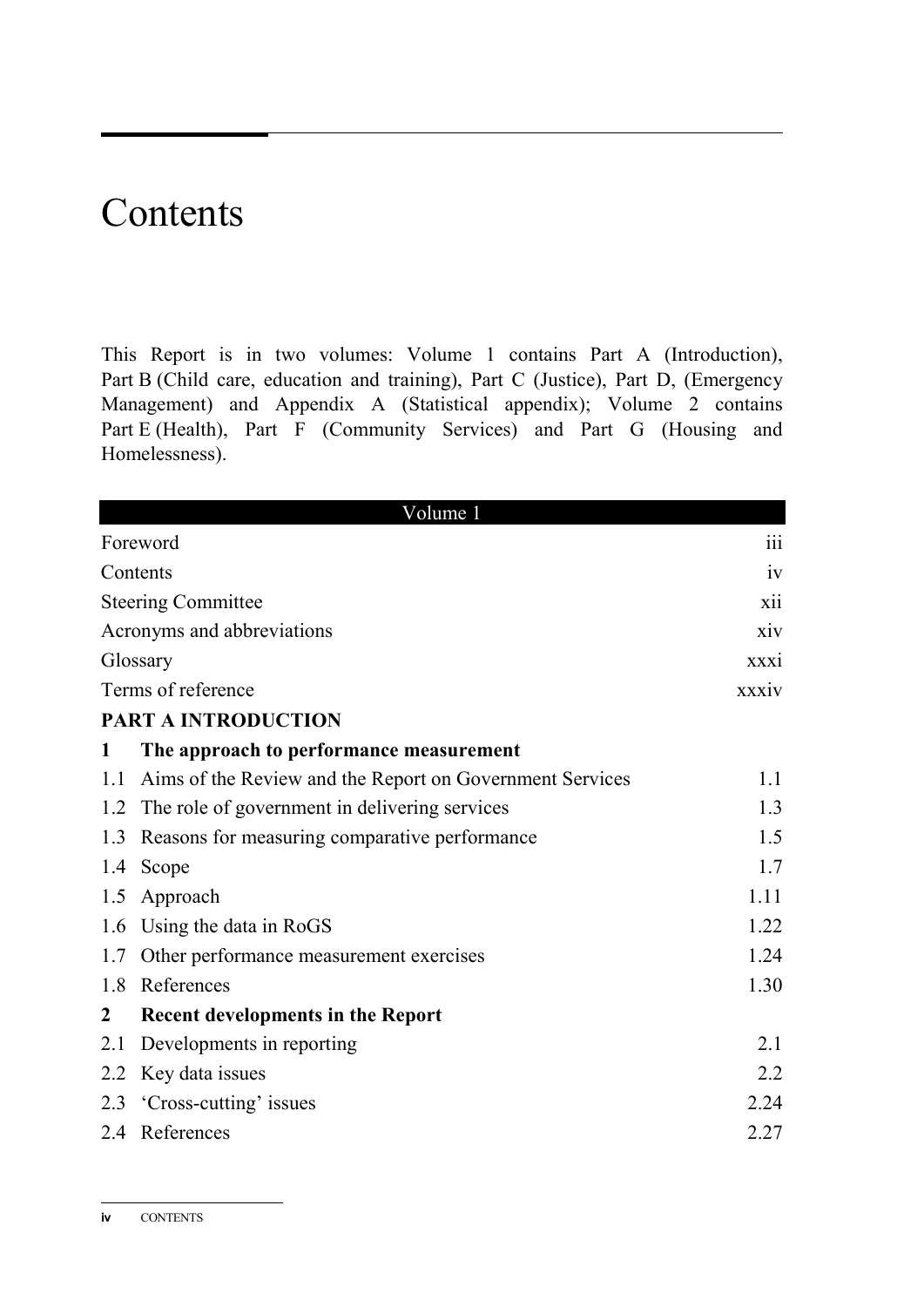### **PART B CHILD CARE, EDUCATION AND TRAINING**

| B                       | Child care, education and training sector overview |             |
|-------------------------|----------------------------------------------------|-------------|
|                         | <b>B.1</b> Introduction                            | B.1         |
|                         | B.2 Sector performance indicator framework         | <b>B.19</b> |
|                         | B.3 Future directions in performance reporting     | <b>B.54</b> |
|                         | B.4 List of attachment tables                      | <b>B.54</b> |
|                         | <b>B.5</b> References                              | <b>B.56</b> |
| 3 <sup>1</sup>          | Early childhood education and care                 |             |
|                         | 3.1 Profile of early childhood education and care  | 3.2         |
| 3.2                     | Framework of performance indicators                | 3.13        |
|                         | 3.3 Key performance indicator results              | 3.16        |
|                         | 3.4 Future directions in performance reporting     | 3.69        |
| 3.5                     | Jurisdictions' comments                            | 3.70        |
|                         | 3.6 Definitions of key terms                       | 3.80        |
|                         | 3.7 List of attachment tables                      | 3.85        |
|                         | 3.8 References                                     | 3.91        |
| $\overline{\mathbf{4}}$ | <b>School education</b>                            |             |
|                         | 4.1 Profile of school education                    | 4.2         |
|                         | 4.2 Framework of performance indicators            | 4.14        |
| 4.3                     | Key performance indicator results                  | 4.17        |
| 4.4                     | Future directions in performance reporting         | 4.86        |
| 4.5                     | Jurisdictions' comments                            | 4.87        |
|                         | 4.6 Definitions of key terms                       | 4.97        |
|                         | 4.7 List of attachment tables                      | 4.100       |
|                         | 4.8 References                                     | 4.106       |
| 5                       | <b>Vocational education and training</b>           |             |
| 5.1                     | Profile of vocational education and training       | 5.2         |
| 5.2                     | Framework of performance indicators                | 5.12        |
| 5.3                     | Key performance indicator results                  | 5.15        |
| 5.4                     | Future directions in performance reporting         | 5.81        |
| 5.5                     | Jurisdictions' comments                            | 5.82        |
| 5.6                     | Definitions of key terms                           | 5.92        |
| 5.7                     | List of attachment tables                          | 5.97        |
| 5.8                     | References                                         | 5.101       |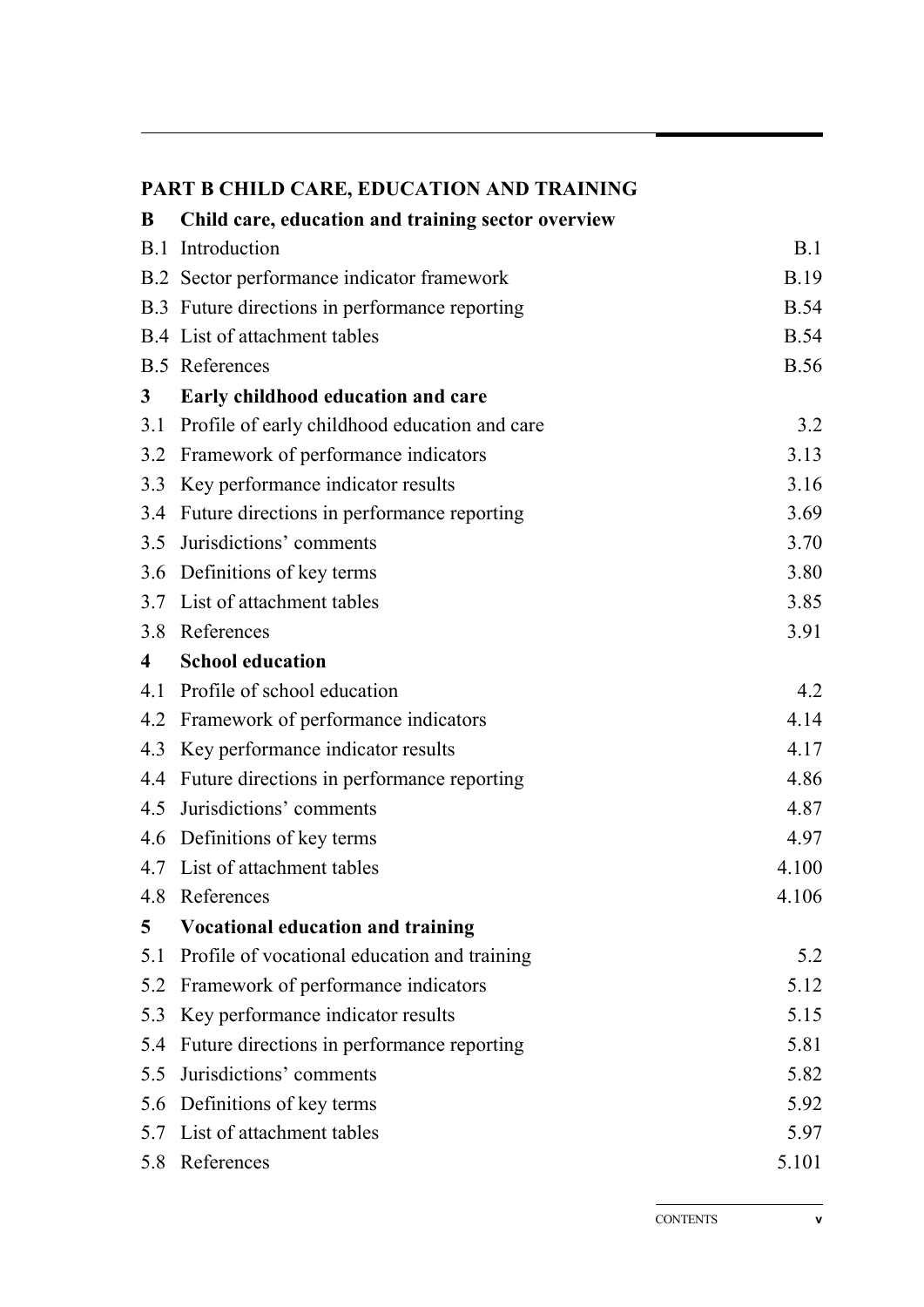### **PART C JUSTICE**

| $\mathbf C$ | <b>Justice sector overview</b>                 |      |
|-------------|------------------------------------------------|------|
|             | C.1 Introduction                               | C.1  |
|             | C.2 Sector performance indicator framework     | C.12 |
|             | C.3 Cross-cutting and interface issues         | C.42 |
|             | C.4 Future directions in performance reporting | C.42 |
|             | C.5 List of attachment tables                  | C.43 |
|             | C.6 References                                 | C.43 |
| 6           | <b>Police services</b>                         |      |
|             | 6.1 Profile of police services                 | 6.2  |
|             | 6.2 Framework of performance indicators        | 6.7  |
| 6.3         | Indicators relevant to all police services     | 6.9  |
|             | 6.4 Community safety                           | 6.21 |
|             | 6.5 Crime                                      | 6.28 |
| 6.6         | Road safety                                    | 6.44 |
| 6.7         | Judicial services                              | 6.50 |
| 6.8         | Future directions in performance reporting     | 6.57 |
| 6.9         | Jurisdictions' comments                        | 6.58 |
|             | 6.10 Definitions of key terms                  | 6.67 |
|             | 6.11 List of attachment tables                 | 6.72 |
|             | 6.12 References                                | 6.74 |
| 7           | <b>Courts</b>                                  |      |
|             | 7.1 Profile of court services                  | 7.1  |
|             | 7.2 Framework of performance indicators        | 7.22 |
|             | 7.3 Key performance indicator results          | 7.24 |
| 7.4         | Future directions in performance reporting     | 7.61 |
| 7.5         | Jurisdictions' comments                        | 7.62 |
| 7.6         | Definitions of key terms                       | 7.71 |
| 7.7         | List of attachment tables                      | 7.74 |
| 7.8         | References                                     | 7.75 |
| 8           | <b>Corrective services</b>                     |      |
| 8.1         | Profile of corrective services                 | 8.3  |
| 8.2         | Framework of performance indicators            | 8.11 |
| 8.3         | Key performance indicator results              | 8.13 |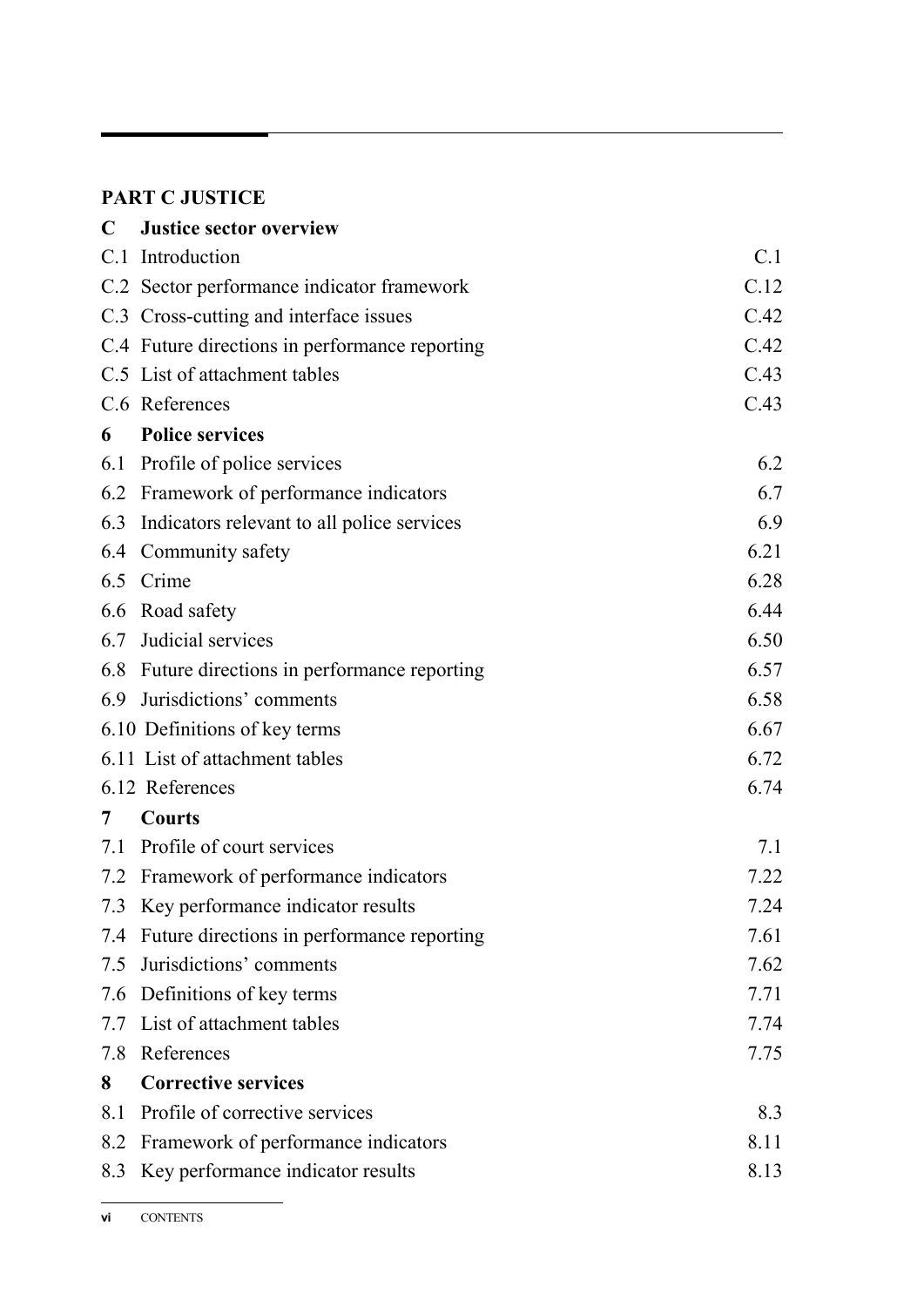|     | 8.4 Future directions in performance reporting           | 8.32 |
|-----|----------------------------------------------------------|------|
|     | 8.5 Jurisdictions' comments                              | 8.36 |
|     | 8.6 Definitions of key terms                             | 8.45 |
|     | 8.7 List of attachment tables                            | 8.50 |
|     | PART D EMERGENCY MANAGEMENT                              |      |
| D   | <b>Emergency management sector overview</b>              |      |
|     | D.1 Introduction                                         | D.1  |
|     | D.2 Sector performance indicator framework               | D.17 |
|     | D.3 Cross-cutting and interface issues                   | D.30 |
|     | D.4 Future directions in performance reporting           | D.31 |
|     | D.5 List of attachment tables                            | D.32 |
|     | D.6 References                                           | D.33 |
| 9   | Fire and ambulance services                              |      |
| 9.1 | Profile of emergency services for fire events            | 9.2  |
| 9.2 | Framework of performance indicators for fire events      | 9.5  |
| 9.3 | Key performance indicator results for fire events        | 9.8  |
| 9.4 | Profile of emergency services for ambulance events       | 9.37 |
| 9.5 | Framework of performance indicators for ambulance events | 9.43 |
| 9.6 | Key performance indicator results for ambulance events   | 9.45 |
| 9.7 | Future directions in performance reporting               | 9.69 |
| 9.8 | Jurisdictions' comments                                  | 9.70 |
|     | 9.9 Definitions of key terms                             | 9.79 |
|     | 9.10 List of attachment tables                           | 9.83 |
|     | 9.11 References                                          | 9.85 |
| A   | <b>Statistical appendix</b>                              |      |
|     | A.1 Introduction                                         | A.1  |
|     | A.2 Population                                           | A.2  |
|     | A.3 Family and household                                 | A.7  |
|     | A.4 Income, education and employment                     | A.10 |
|     | A.5 Statistical concepts used in the Report              | A.19 |
|     | A.6 List of attachment tables                            | A.38 |
|     | A.7 References                                           | A.40 |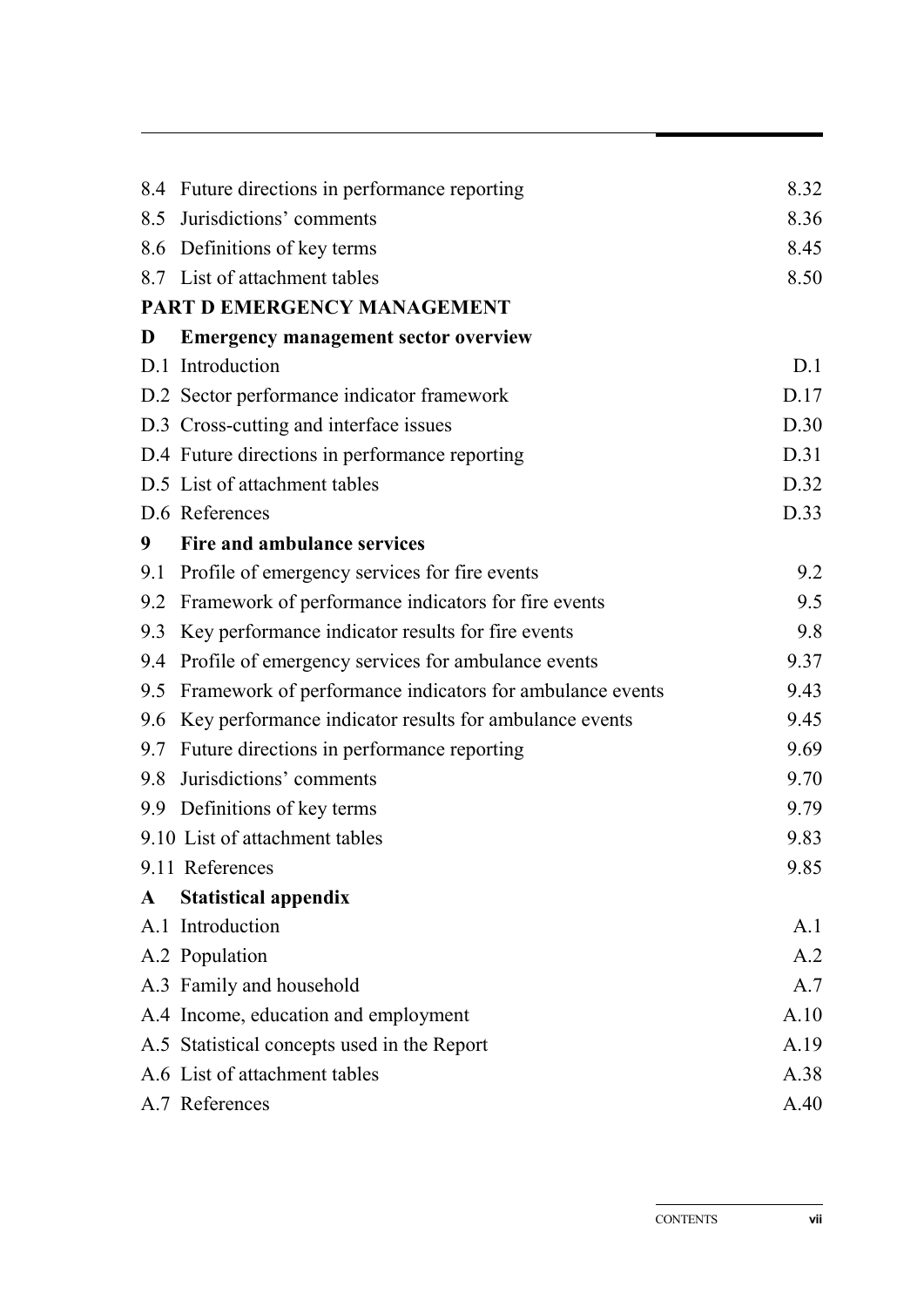|           | <b>Volume 2</b>                                                 |                  |
|-----------|-----------------------------------------------------------------|------------------|
|           | Foreword                                                        | 111              |
| Contents  |                                                                 | 1V               |
|           | <b>Steering Committee</b>                                       | xii              |
|           | Acronyms and abbreviations                                      | X <sub>1</sub> V |
| Glossary  |                                                                 | XXX1             |
|           | Terms of reference                                              | xxxiv            |
|           | <b>PART E HEALTH</b>                                            |                  |
| E         | <b>Health sector summary</b>                                    |                  |
|           | E.1 Introduction                                                | E.1              |
|           | E.2 Sector performance indicator framework                      | E.9              |
|           | E.3 Cross cutting and interface issues                          | E.57             |
|           | E.4 Future directions in performance reporting                  | E.58             |
|           | E.5 Jurisdictions' comments                                     | E.58             |
|           | E.6 List of attachment tables                                   | E.68             |
|           | E.7 References                                                  | E.70             |
| <b>10</b> | <b>Public hospitals</b>                                         |                  |
|           | 10.1 Profile of public hospitals                                | 10.2             |
|           | 10.2 Framework of performance indicators for public hospitals   | 10.14            |
|           | 10.3 Key performance indicator results for public hospitals     | 10.17            |
|           | 10.4 Profile of maternity services                              | 10.58            |
|           | 10.5 Framework of performance indicators for maternity services | 10.60            |
|           | 10.6 Key performance indicator results for maternity services   | 10.62            |
|           | 10.7 Future directions in performance reporting                 | 10.77            |
|           | 10.8 Definitions of key terms                                   | 10.79            |
|           | 10.9 List of attachment tables                                  | 10.84            |
|           | 10.10 References                                                | 10.89            |
| 11        | Primary and community health                                    |                  |
|           | 11.1 Profile of primary and community health                    | 11.2             |
|           | 11.2 Framework of performance indicators                        | 11.14            |
|           | 11.3 Key performance indicator results                          | 11.17            |
|           | 11.4 Future directions in performance reporting                 | 11.88            |
|           | 11.5 Definitions of key terms                                   | 11.90            |
|           | 11.6 List of attachment tables                                  | 11.94            |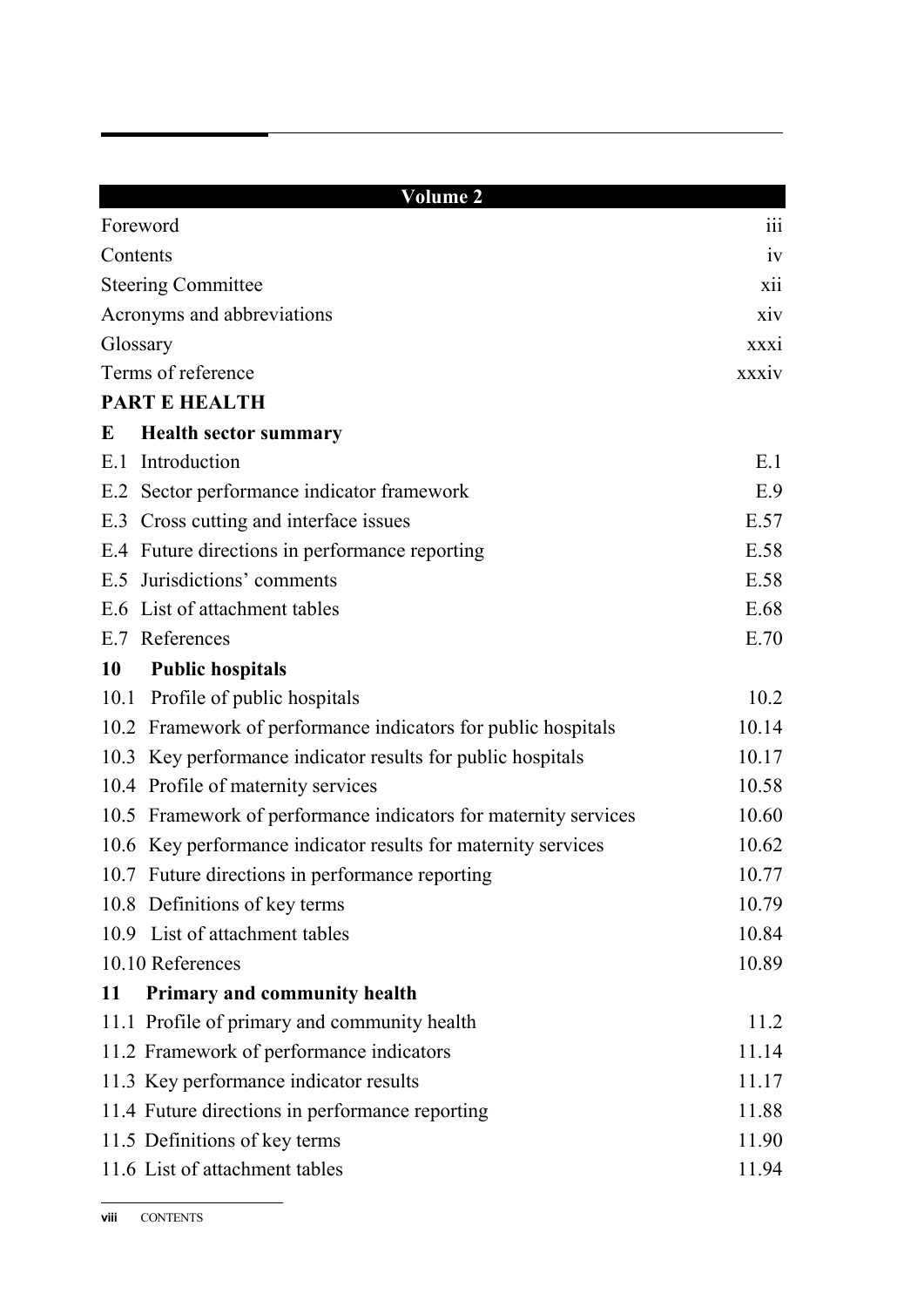| 11.7 References                                                       | 11.98  |
|-----------------------------------------------------------------------|--------|
| 12<br><b>Mental health management</b>                                 |        |
| 12.1 Framework for measuring health management performance            | 12.2   |
| 12.2 Profile of mental health management                              | 12.3   |
| 12.3 Framework of performance indicators for mental health management | 12.16  |
| 12.4 Key performance indicators for mental health management          | 12.20  |
| 12.5 Future directions in performance reporting                       | 12.65  |
| 12.6 Definitions of key terms                                         | 12.66  |
| 12.7 List of attachment tables                                        | 12.72  |
| 12.8 References                                                       | 12.76  |
| PART F COMMUNITY SERVICES                                             |        |
| <b>Community services sector overview</b><br>$\mathbf{F}$             |        |
| Introduction<br>F.1                                                   | F.1    |
| F.2 Sector performance indicator framework                            | F.13   |
| F.3 Cross-cutting and interface issues                                | F.37   |
| F.4 Future directions in performance reporting                        | F.41   |
| F.5 List of attachment tables                                         | F.42   |
| F.6 References                                                        | F.43   |
| <b>Aged care services</b><br>13                                       |        |
| 13.1 Profile of aged care services                                    | 13.2   |
| 13.2 Framework of performance indicators                              | 13.34  |
| 13.3 Key performance indicator results                                | 13.37  |
| 13.4 Future directions in performance reporting                       | 13.82  |
| 13.5 Jurisdictions' comments                                          | 13.82  |
| 13.6 Definitions of key terms                                         | 13.92  |
| 13.7 List of attachment tables                                        | 13.96  |
| 13.8 References                                                       | 13.101 |
| Services for people with disability<br>14                             |        |
| 14.1 Profile of disability services                                   | 14.3   |
| 14.2 Framework of performance indicators                              | 14.20  |
| 14.3 Key performance indicator results                                | 14.23  |
| 14.4 Future directions in performance reporting                       | 14.76  |
| 14.5 Jurisdictions' comments                                          | 14.78  |
| 14.6 Service user data quality and other issues                       | 14.88  |

CONTENTS **ix**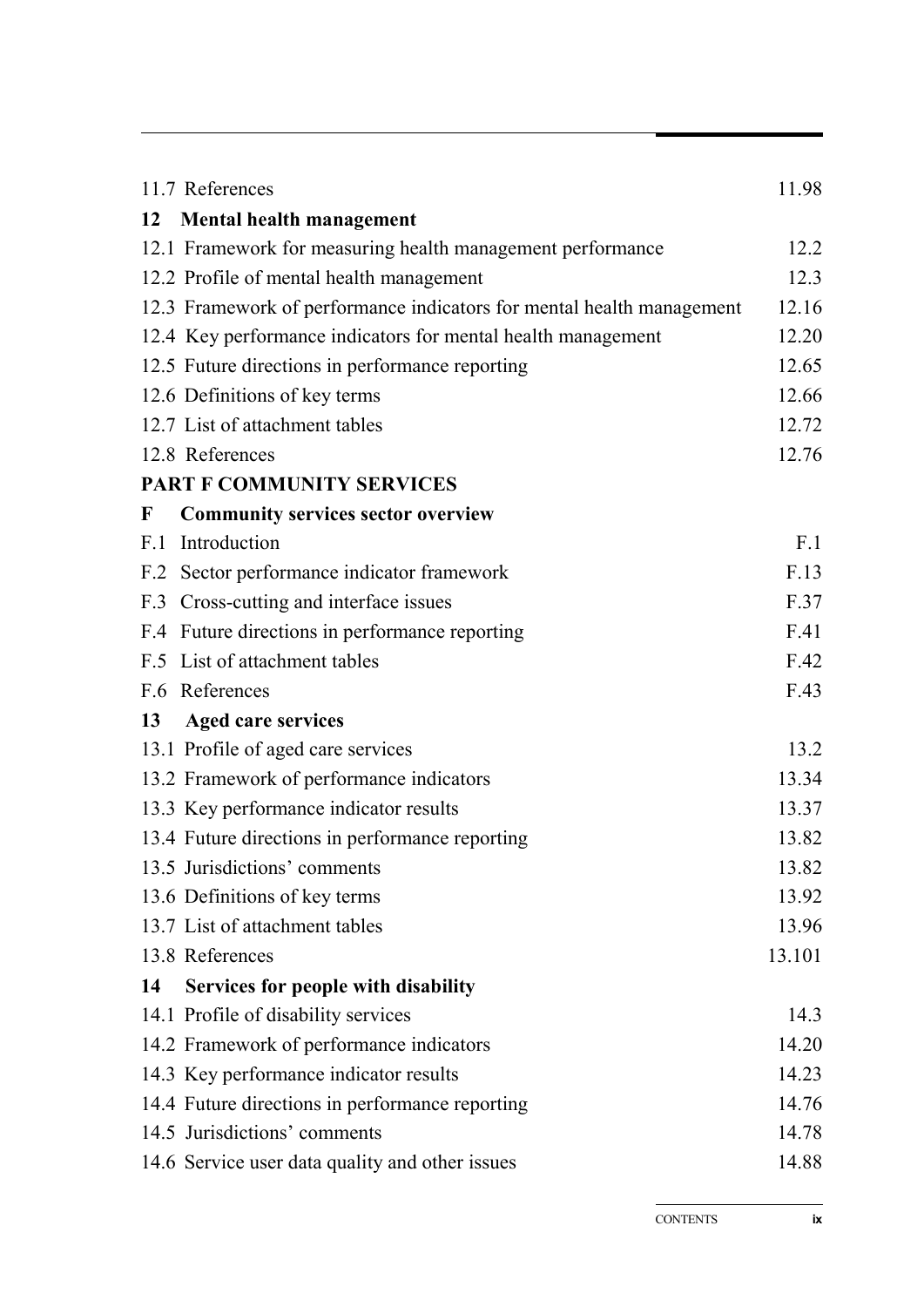|           | 14.7 Definitions of key terms                                                            | 14.93  |
|-----------|------------------------------------------------------------------------------------------|--------|
|           | 14.8 List of attachment tables                                                           | 14.101 |
|           | 14.9 References                                                                          | 14.108 |
| 15        | Child protection and youth justice services                                              |        |
|           | 15.1 Profile of child protection and out-of-home care services                           | 15.3   |
|           | 15.2 Framework of performance indicators for child protection and                        |        |
|           | out-of-home care services                                                                | 15.18  |
|           | 15.3 Key child protection and out-of-home care services performance<br>indicator results | 15.21  |
|           | 15.4 Future directions in child protection and out-of-home care                          |        |
|           | services performance reporting                                                           | 15.59  |
|           | 15.5 Profile of youth justice services                                                   | 15.61  |
|           | 15.6 Framework of performance indicators for youth justice services                      | 15.69  |
|           | 15.7 Future directions in youth justice performance reporting                            | 15.96  |
|           | 15.8 Jurisdictions' comments                                                             | 15.96  |
|           | 15.9 Definitions of key terms                                                            | 15.105 |
|           | 15.10 List of attachment tables                                                          | 15.112 |
|           | 15.11 References                                                                         | 15.123 |
|           | PART G HOUSING AND HOMELESSNESS                                                          |        |
| G         | Housing and homelessness services sector overview                                        |        |
|           | G.1 Introduction                                                                         | G.1    |
|           | G.2 Sector performance indicator framework                                               | G.9    |
|           | G.3 Cross-cutting and interface issues                                                   | G.24   |
|           | G.4 Future directions in performance reporting                                           | G.26   |
|           | G.5 List of attachment tables                                                            | G.27   |
|           | G.6 Definitions of key terms                                                             | G.29   |
|           | G.7 Appendix – Private housing market contextual information                             | G.31   |
|           | G.8 References                                                                           | G.34   |
| <b>16</b> | <b>Housing</b>                                                                           |        |
|           | 16.1 Profile of housing assistance                                                       | 16.5   |
|           | 16.2 Framework of performance indicators                                                 | 16.13  |
|           | 16.3 Key performance indicator results                                                   | 16.16  |
|           | 16.4 Future directions in performance reporting                                          | 16.49  |
|           | 16.5 Jurisdictions' comments                                                             | 16.49  |
|           | 16.6 Definitions of key terms                                                            | 16.59  |
|           |                                                                                          |        |

**x** CONTENTS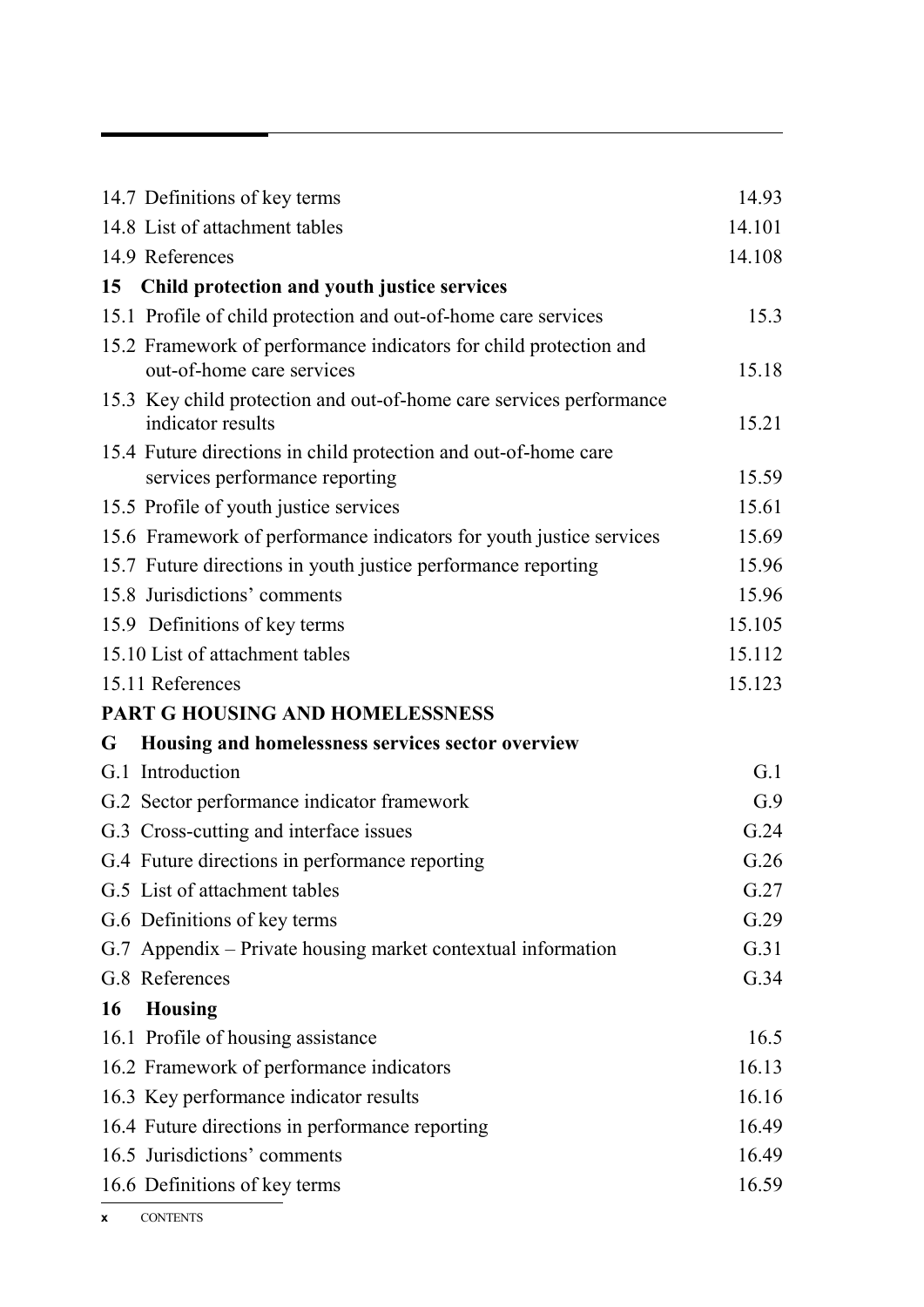|    | 16.7 List of attachment tables                                          | 16.62 |
|----|-------------------------------------------------------------------------|-------|
|    | 16.8 References                                                         | 16.65 |
| 17 | <b>Homelessness services</b>                                            |       |
|    | 17.1 Profile of homelessness services                                   | 17.3  |
|    | 17.2 Framework of performance indicators for government funded          |       |
|    | specialist homelessness services                                        | 17.6  |
|    | 17.3 Key performance indicator results for government funded specialist |       |
|    | homelessness services                                                   | 17.9  |
|    | 17.4 Key performance indicator results for government funded specialist |       |
|    | homelessness services, SAAP, 2010-11                                    | 17.36 |
|    | 17.5 Future directions in homelessness services performance reporting   | 17.38 |
|    | 17.6 Jurisdictions' comments                                            | 17.38 |
|    | 17.7 Definition of key terms                                            | 17.48 |
|    | 17.8 List of attachment tables                                          | 17.52 |
|    | 17.9 References                                                         | 17.55 |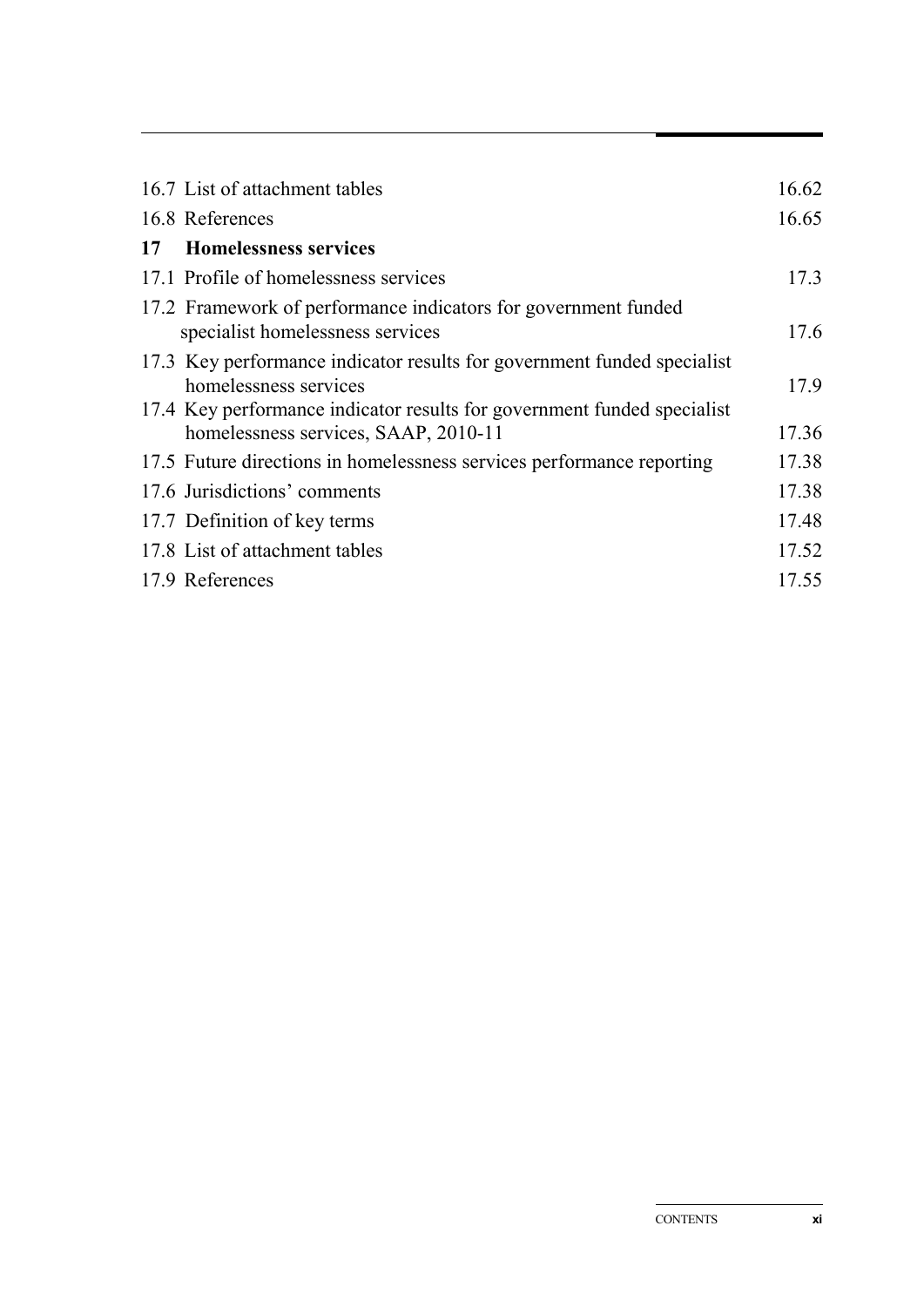# Steering Committee

This Report was produced under the direction of the Steering Committee for the Review of Government Service Provision (SCRGSP). The Steering Committee comprises the following current members:

| Mr Gary Banks<br>Mr Robert Fitzgerald | Chairman         | Productivity Commission<br><b>Commissioner Productivity Commission</b><br>Acting Chairman, Review of<br><b>Government Service Provision</b> |
|---------------------------------------|------------------|---------------------------------------------------------------------------------------------------------------------------------------------|
| Ms Madonna Morton                     | <b>Aust Govt</b> | Department of Prime Minister and Cabinet                                                                                                    |
| Mr Peter Robinson                     | <b>Aust Govt</b> | Department of the Treasury                                                                                                                  |
| Mr Mark Thomann                       | <b>Aust Govt</b> | Department of Finance and Deregulation                                                                                                      |
| Dr Meg Montgomery                     | <b>NSW</b>       | Department of Premier and Cabinet                                                                                                           |
| Mr Kevin Cosgriff                     | <b>NSW</b>       | <b>NSW Treasury</b>                                                                                                                         |
| Mr Simon Kent                         | Vic              | Department of Premier and Cabinet                                                                                                           |
| Mr Jeremy Nott                        | Vic              | Department of Treasury and Finance                                                                                                          |
| Mr Paul Cantrall                      | Qld              | Department of the Premier and Cabinet                                                                                                       |
| Ms Janelle Thurlby                    | Qld              | Queensland Treasury                                                                                                                         |
| <b>Ms Marion Burchell</b>             | <b>WA</b>        | Department of the Premier and Cabinet                                                                                                       |
| Mr Coan Harvey                        | <b>WA</b>        | Department of the Treasury and Finance                                                                                                      |
| Mr Chris McGowan                      | <b>SA</b>        | Department of the Premier and Cabinet                                                                                                       |
| Mr David Reynolds                     | <b>SA</b>        | Department of Treasury and Finance                                                                                                          |
| Ms Rebekah Burton                     | Tas              | Department of Premier and Cabinet                                                                                                           |
| Ms Pam Davoren                        | <b>ACT</b>       | <b>Chief Minister's Department</b>                                                                                                          |
| Ms Jenny Coccetti                     | NT               | Department of the Chief Minister                                                                                                            |
| Mr Craig Graham                       | <b>NT</b>        | NT Treasury                                                                                                                                 |
| Mr Peter Harper                       |                  | <b>Australian Bureau of Statistics</b>                                                                                                      |
| Mr David Kalisch                      |                  | Australian Institute of Health and Welfare                                                                                                  |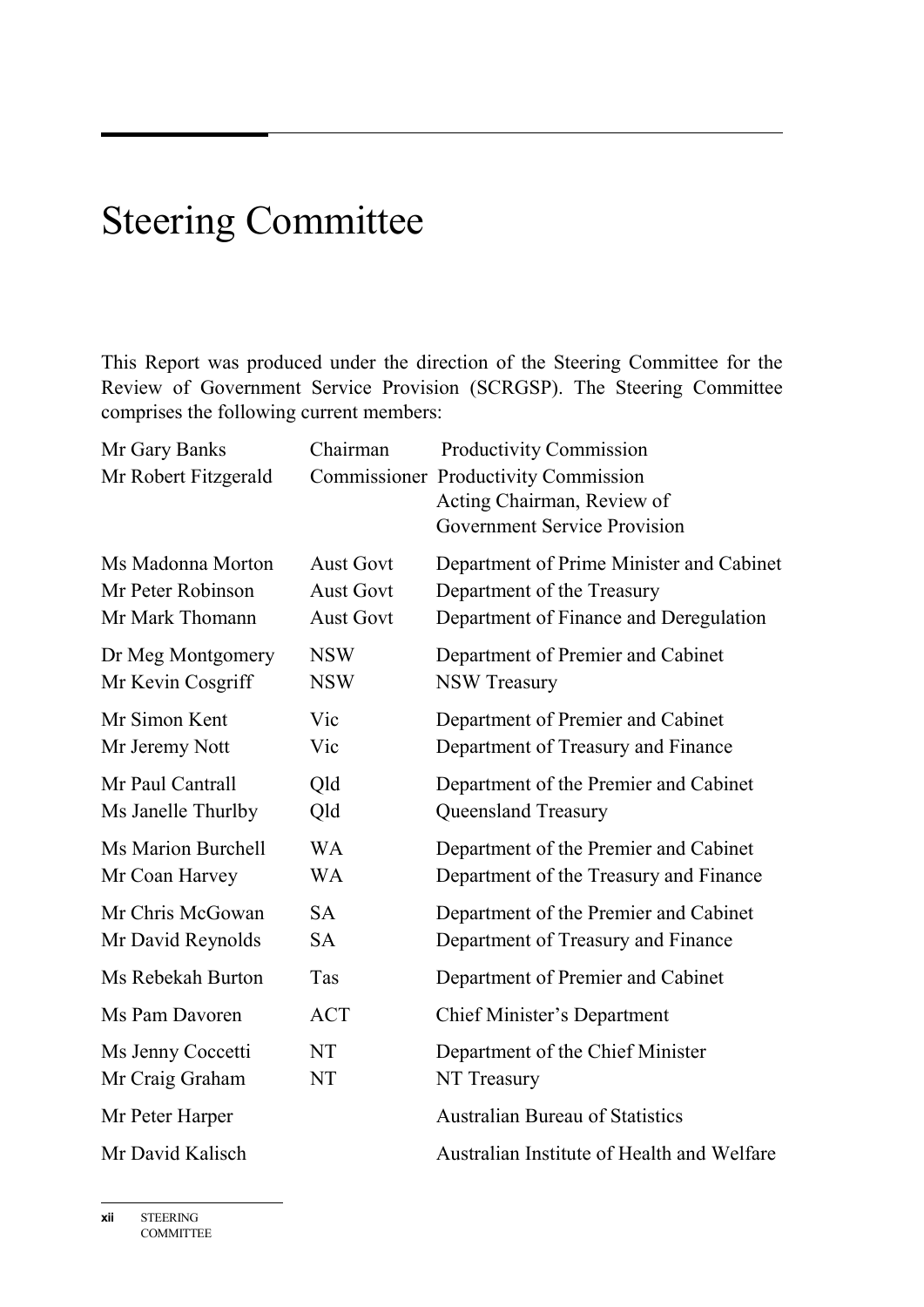People who also served on the Steering Committee during the production of this Report include:

| Mr Ron Perry                         | <b>Aust Govt</b> | Department of Prime Minister and Cabinet                                       |
|--------------------------------------|------------------|--------------------------------------------------------------------------------|
| Mr Tony Bates                        | Vic              | Department of the Treasury and Finance                                         |
| Ms Amanda Scanlon<br>Ms Nicole Tabb  | Qld<br>Old       | Department of the Premier and Cabinet<br>Department of the Premier and Cabinet |
| Mr David Christmas<br>Mr Warren Hill | WA<br>WA         | Department of Treasury and Finance<br>Department of the Premier and Cabinet    |
| Mr Trevor Sutton                     |                  | <b>Australian Bureau of Statistics</b>                                         |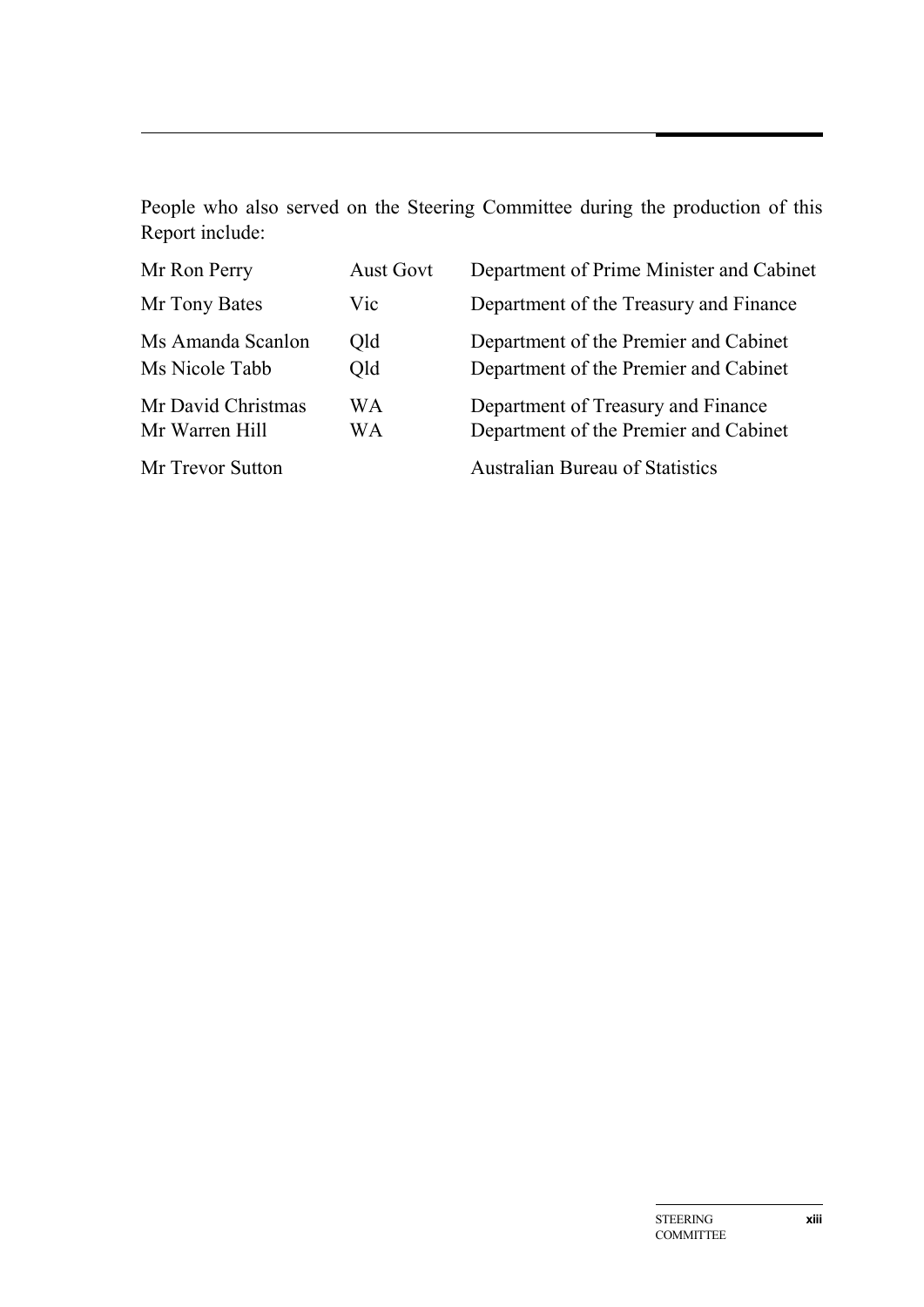# Acronyms and abbreviations

| <b>AACR</b>   | <b>Australasian Association of Cancer Registries</b>             |
|---------------|------------------------------------------------------------------|
| AAGR          | average annual growth rates                                      |
| AAT           | <b>Administrative Appeals Tribunal</b>                           |
| <b>ABS</b>    | <b>Australian Bureau of Statistics</b>                           |
| <b>ACAM</b>   | Australian Centre for Asthma Monitoring                          |
| <b>ACAP</b>   | <b>Aged Care Assessment Program</b>                              |
| <b>ACAT</b>   | aged care assessment team                                        |
| <b>ACARA</b>  | Australian Curriculum and Assessment Reporting<br>Authority      |
| <b>ACE</b>    | adult community education                                        |
| <b>ACECQA</b> | Australian Children's Education and Care<br>Quality<br>Authority |
| <b>ACER</b>   | <b>Australian Council for Educational Research</b>               |
| <b>ACFI</b>   | aged care funding instrument                                     |
| <b>ACHS</b>   | Australian Council on Healthcare Standards                       |
| <b>ACIR</b>   | <b>Australian Childhood Immunisation Register</b>                |
| <b>ACOSS</b>  | <b>Australian Council of Social Services</b>                     |
| <b>ACRRM</b>  | Australian College of Rural and Remote Medicine                  |
| <b>ACSAA</b>  | Aged Care Standards and Accreditation Agency                     |
| <b>ACSES</b>  | The Australian Council of State Emergency Services               |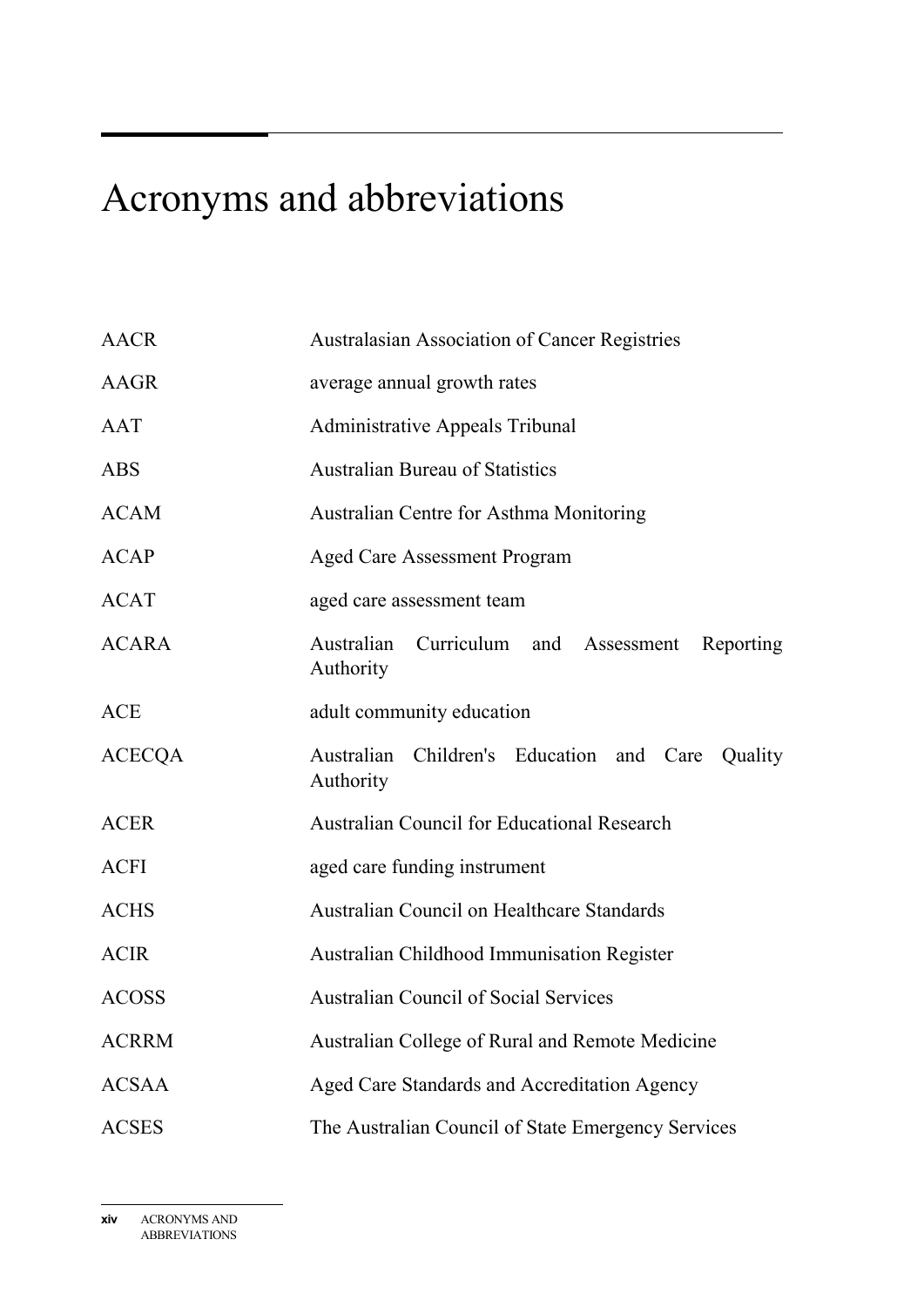| <b>ACSQHC</b> | Australian Commission for Safety and Quality in Health<br>Care         |
|---------------|------------------------------------------------------------------------|
| <b>ACT</b>    | <b>Australian Capital Territory</b>                                    |
| ADL           | activities of daily living                                             |
| <b>ADR</b>    | <b>Alternative Dispute Resolution</b>                                  |
| <b>AEDI</b>   | <b>Australian Early Development Index</b>                              |
| <b>AFAC</b>   | Australasian Fire and Emergency Services Authorities<br>Council        |
| AFP           | <b>Australian Federal Police</b>                                       |
| <b>AGCCC</b>  | Australian<br>Census of Child<br>Government<br>Care<br><b>Services</b> |
| <b>AGCCPS</b> | Australian Government Child Care Provider Survey                       |
| <b>AGPAL</b>  | <b>Australian General Practice Accreditation Limited</b>               |
| <b>AGPN</b>   | <b>Australian General Practice Network</b>                             |
| <b>AGSRC</b>  | <b>Average Government School Recurrent Costs</b>                       |
| <b>AHCA</b>   | <b>Australian Health Care Agreements</b>                               |
| <b>AHMAC</b>  | Australian Health Ministers' Advisory Council                          |
| <b>AHMC</b>   | <b>Australian Health Ministers' Conference</b>                         |
| <b>AHV</b>    | Aboriginal Housing Victoria                                            |
| <b>AIC</b>    | Australian Institute of Criminology                                    |
| <b>AIFS</b>   | <b>Australian Institute of Family Studies</b>                          |
| <b>AIHW</b>   | Australian Institute of Health and Welfare                             |
| <b>AIJA</b>   | Australian Institute of Judicial Administration                        |
| <b>AIPAR</b>  | <b>Australian Institute for Population Ageing Research</b>             |
| AJJA          | Australasian Juvenile Justice Administrators                           |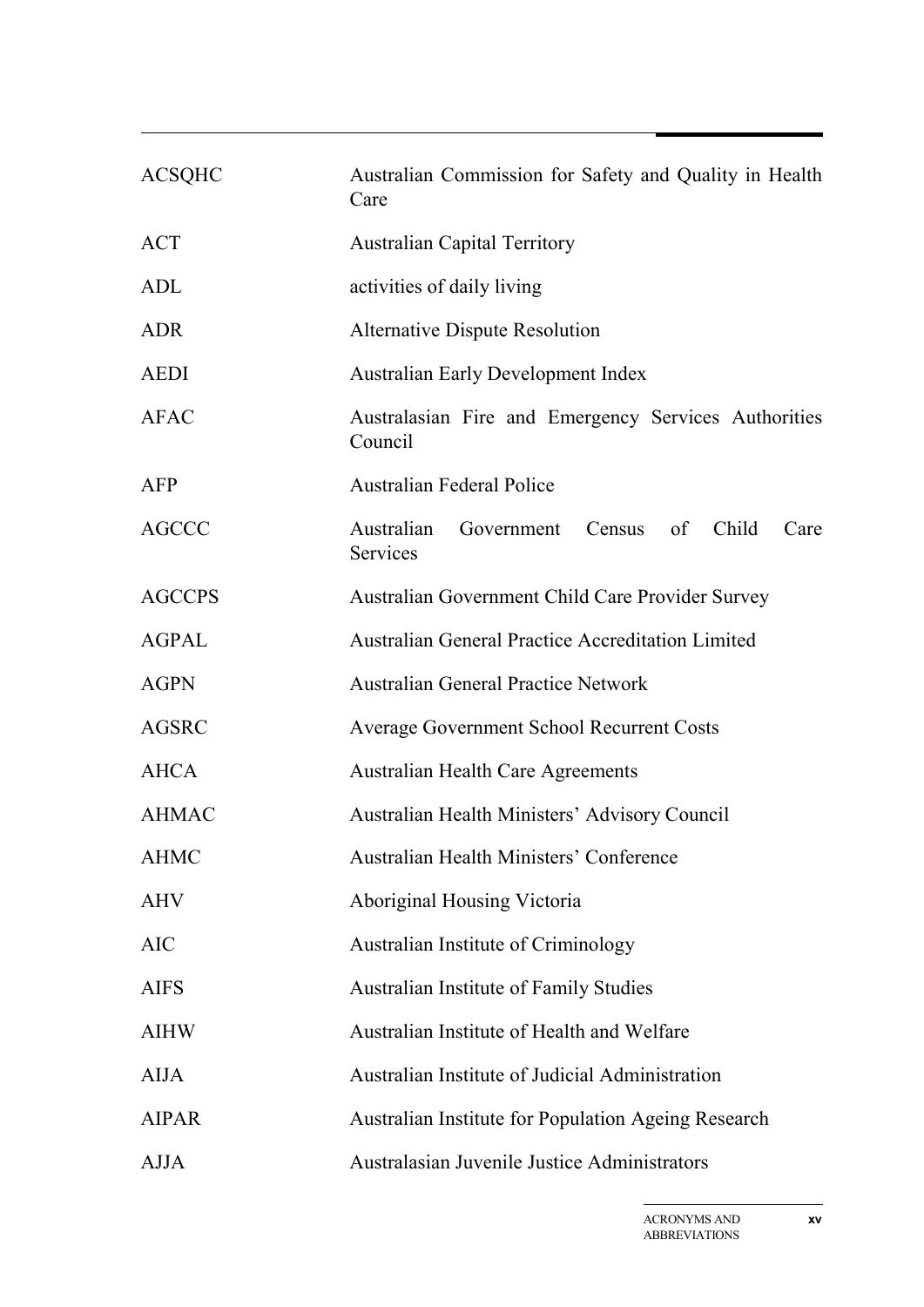| <b>ALLS</b>       | <b>Adult Literacy and Life Skills</b>                                  |
|-------------------|------------------------------------------------------------------------|
| <b>ANZEMC</b>     | Australia-New<br>Zealand<br>Emergency<br>Management<br>Committee       |
| <b>ANZPAA</b>     | Australia and New Zealand Police Advisory Agency                       |
| <b>ANZSCO</b>     | Australian and New Zealand Standard Classification of<br>Occupations   |
| <b>ANZSIC</b>     | Australian and New Zealand<br>Standard<br>Industrial<br>Classification |
| <b>AODTS-NMDS</b> | Alcohol and Other Drug Treatment Services National<br>Minimum Data Set |
| AQF               | <b>Australian Qualifications Framework</b>                             |
| <b>AQFC</b>       | <b>Australian Qualifications Framework Council</b>                     |
| <b>AQTF</b>       | <b>Australian Quality Training Framework</b>                           |
| AR-DRG $v$ 5.1    | Australian refined diagnosis related group, version 5.1                |
| AR-DRGs           | Australian refined diagnosis related groups                            |
| <b>ARHP</b>       | <b>Aboriginal Rental Housing Program</b>                               |
| <b>ARIA</b>       | Accessibility and Remoteness Index for Australia                       |
| <b>ARO</b>        | <b>Authorised Review Officer</b>                                       |
| <b>ASCED</b>      | <b>Australian Standard Classification of Education</b>                 |
| <b>ASGC</b>       | <b>Australian Standard Geographical Classification</b>                 |
| <b>ASGS</b>       | <b>Australian Statistical Geography Standard</b>                       |
| <b>ASM</b>        | <b>Active Service Model</b>                                            |
| <b>ASO</b>        | ambulance service organisation                                         |
| <b>ASOC</b>       | <b>Australian Standard Offence Classification</b>                      |
| <b>ASR</b>        | Age-standardised rate                                                  |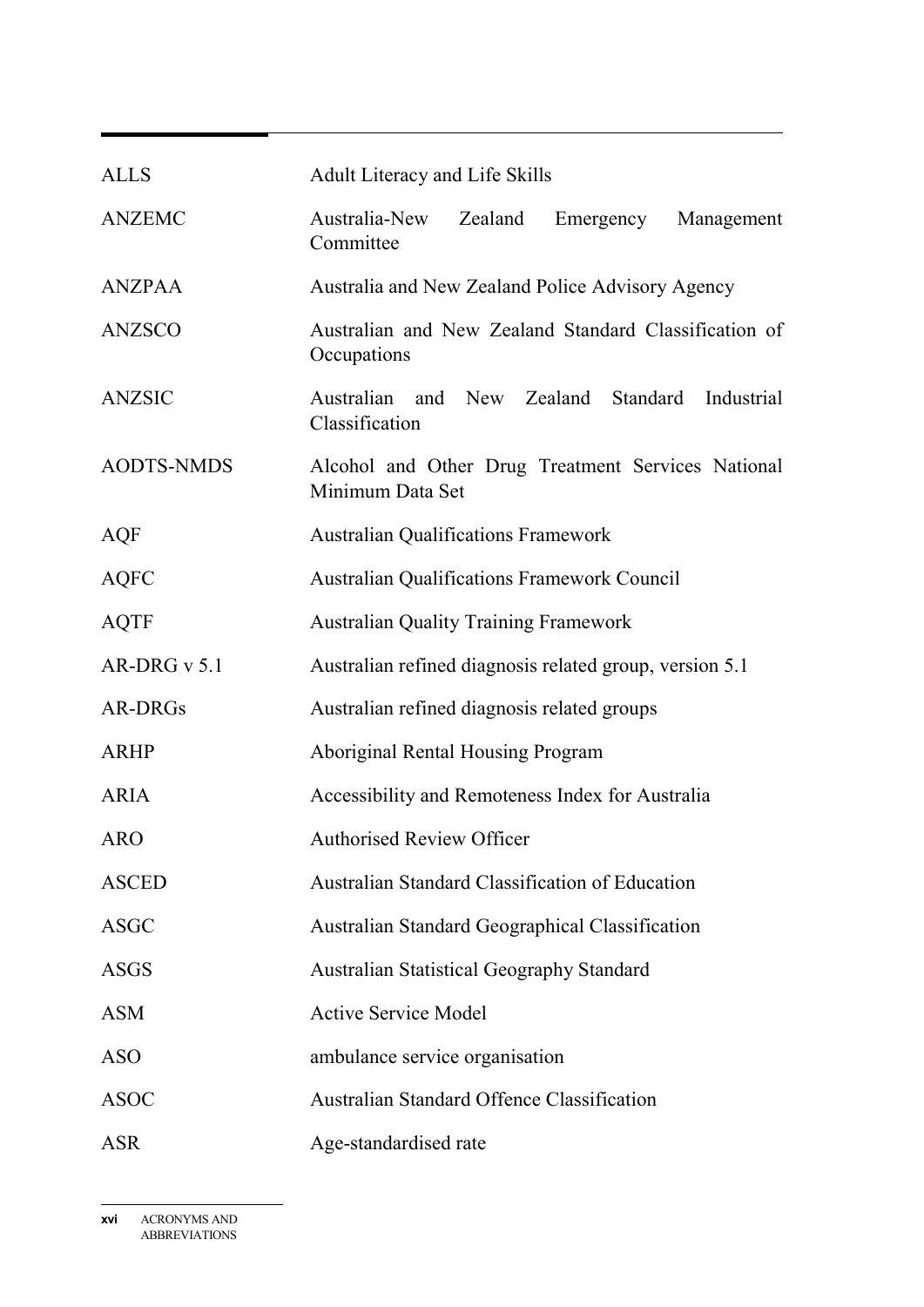| <b>ASSNP</b>    | core activity need for assistance                                                                       |
|-----------------|---------------------------------------------------------------------------------------------------------|
| <b>ASQA</b>     | <b>Australian Skills Quality Authority</b>                                                              |
| <b>ATC</b>      | <b>Australian Transport Commission</b>                                                                  |
| Aust            | Australia                                                                                               |
| <b>AVETMISS</b> | Vocational<br>Education<br>Training<br>Australian<br>and<br>Management Information Statistical Standard |
| <b>BBF</b>      | Building a Better Future                                                                                |
| <b>BEACH</b>    | Bettering the Evaluation and Care of Health                                                             |
| BMI             | <b>Body Mass Index</b>                                                                                  |
| C&K             | Crèche and Kindergarten                                                                                 |
| <b>CAA</b>      | <b>Council of Ambulance Authorities</b>                                                                 |
| <b>CACP</b>     | <b>Community Aged Care Package</b>                                                                      |
| <b>CAD</b>      | computer aided dispatch                                                                                 |
| <b>CAEPR</b>    | Centre for Aboriginal Economic Policy Research                                                          |
| <b>CALD</b>     | culturally and linguistically diverse                                                                   |
| CAP             | conditional adjustment payment                                                                          |
| CAP             | <b>Crisis Accommodation Program</b>                                                                     |
| Cat. no.        | Catalogue number                                                                                        |
| CAWG            | <b>Court Administration Working Group</b>                                                               |
| <b>CCB</b>      | Child Care Benefit                                                                                      |
| <b>CCET</b>     | Child care, education and training                                                                      |
| <b>CCMS</b>     | <b>Child Care Management System</b>                                                                     |
| <b>CCR</b>      | Child Care Rebate                                                                                       |
| <b>CCTR</b>     | Child Care Tax Rebate                                                                                   |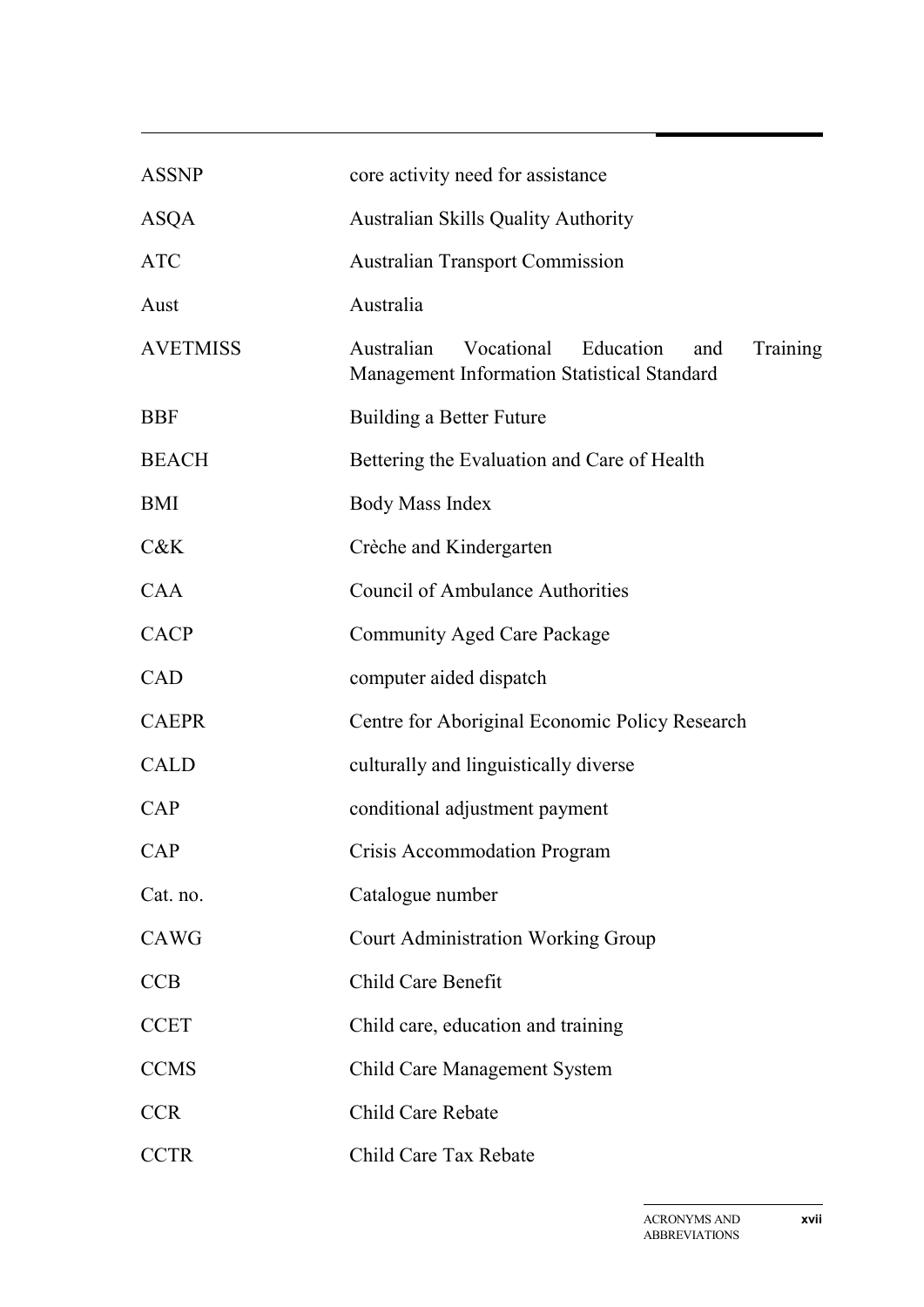| <b>CDC</b>    | <b>Community Directed Care</b>                                                   |
|---------------|----------------------------------------------------------------------------------|
| <b>CDC</b>    | consumer directed care                                                           |
| CD-ROM        | <b>Compact Disc Read Only Memory</b>                                             |
| <b>CDSMAC</b> | Community<br>Disability Services<br>Ministers'<br>and<br><b>Advisory Council</b> |
| <b>CEaCS</b>  | Childhood Education and Care Survey                                              |
| <b>CFA</b>    | <b>Country Fire Authority</b>                                                    |
| <b>CFCs</b>   | Child and Family Centres                                                         |
| <b>CGC</b>    | <b>Commonwealth Grants Commission</b>                                            |
| <b>CGRIS</b>  | Coordinator-General for Remote Indigenous Services                               |
| <b>CHDSMC</b> | Community, Housing and Disability Services Ministers'<br>Conference              |
| <b>CHIP</b>   | Community Housing and Infrastructure Program                                     |
| <b>CHOS</b>   | <b>Canadian National Occupancy Standard</b>                                      |
| <b>CI</b>     | confidence interval                                                              |
| <b>CIS</b>    | <b>Complaints Investigation Scheme</b>                                           |
| <b>CMHC</b>   | <b>Community Mental Health Care</b>                                              |
| <b>COAG</b>   | <b>Council of Australian Governments</b>                                         |
| <b>CPG</b>    | <b>Court Practitioners Group</b>                                                 |
| <b>CRA</b>    | <b>Commonwealth Rent Assistance</b>                                              |
| <b>CRC</b>    | <b>COAG Reform Council</b>                                                       |
| <b>CR</b>     | Crude rate                                                                       |
| <b>CRS</b>    | <b>Commonwealth Rehabilitation Services</b>                                      |
| <b>CRS</b>    | <b>Complaints Resolution Scheme</b>                                              |
| <b>CRYPAR</b> | Coordinated Response to Young People at Risk                                     |
|               |                                                                                  |

**xviii** ACRONYMS AND ABBREVIATIONS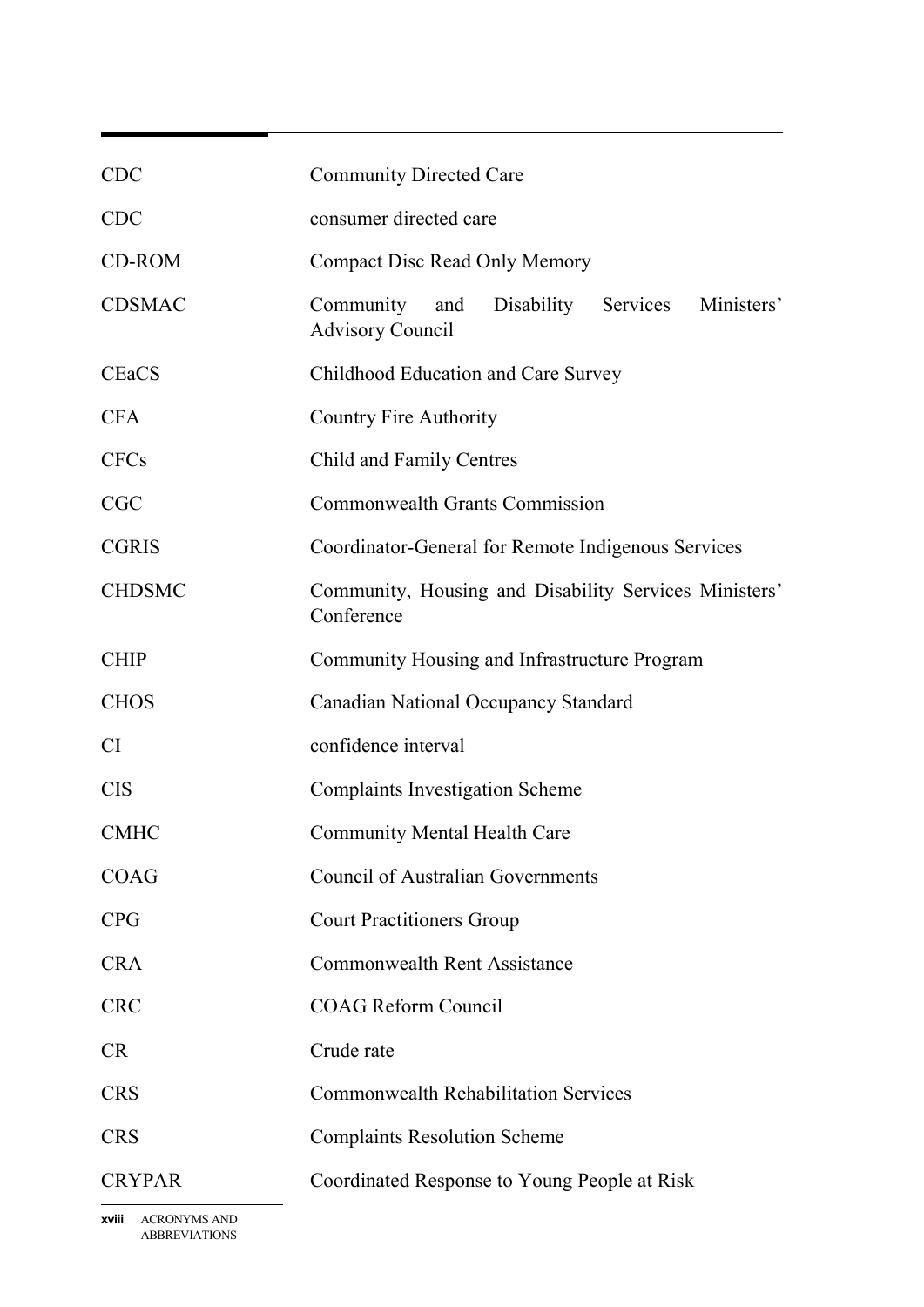| <b>CSASAW</b>  | Commonwealth-State Agreement for Skilling Australia's<br>Workforce              |
|----------------|---------------------------------------------------------------------------------|
| <b>CSHA</b>    | <b>Commonwealth State Housing Agreement</b>                                     |
| <b>CSMAC</b>   | <b>Community Services Ministers' Advisory Council</b>                           |
| <b>CSTDA</b>   | Commonwealth State/Territory Disability Agreement                               |
| <b>CURF</b>    | confidentialised unit record file                                               |
| <b>DDHCS</b>   | Department of Disability, Housing and Community<br>Services                     |
| <b>DEEWR</b>   | Department of Education, Employment and Workplace<br>Relations                  |
| <b>DET</b>     | Department of Education (NSW)                                                   |
| <b>DGP</b>     | Divisions of General Practice                                                   |
| <b>DGPP</b>    | Divisions of General Practice Program                                           |
| <b>DHAC</b>    | Department of Health and Aged Care                                              |
| <b>DHS</b>     | Department of Human Services                                                    |
| <b>DHSH</b>    | Department of Human Services and Health                                         |
| <b>DIISRTE</b> | Department of Industry, Innovation, Science, Research<br>and Tertiary Education |
| <b>DiRCS</b>   | Differences in Recorded Crime Statistics                                        |
| <b>DoCS</b>    | Department of Community Services (NSW)                                          |
| <b>DoHA</b>    | Department of Health and Ageing                                                 |
| <b>DPEM</b>    | Department of Police and Emergency Management<br>(Tas)                          |
| <b>DPIE</b>    | Department of Primary Industries and Energy                                     |
| <b>DQI</b>     | data quality information                                                        |
| <b>DSE</b>     | Department of Sustainability and Environment                                    |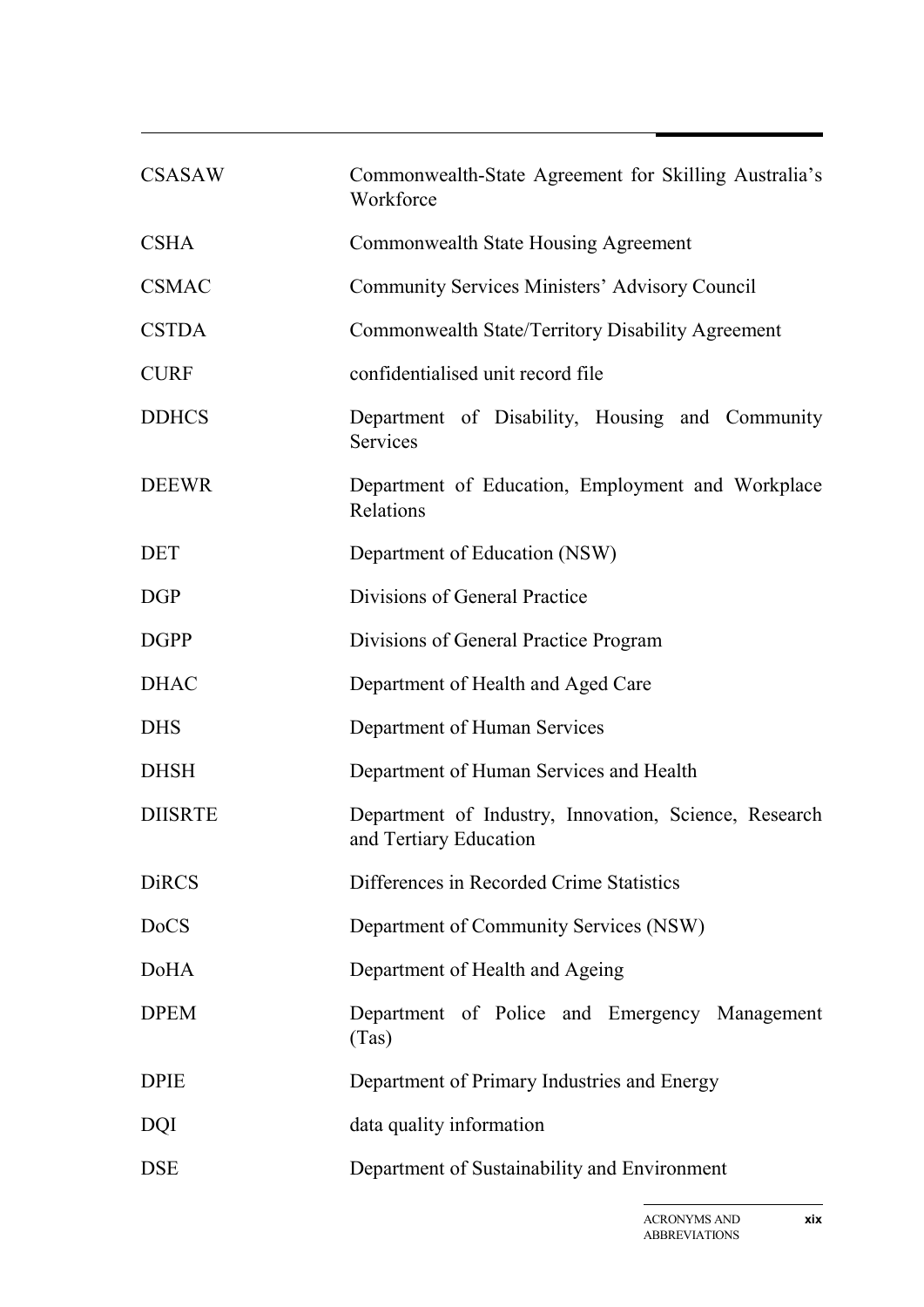| <b>DVA</b>       | Department of Veterans' Affairs                                                           |
|------------------|-------------------------------------------------------------------------------------------|
| <b>EACH</b>      | Extended Aged Care at Home                                                                |
| <b>EACH-D</b>    | <b>EACH</b> Dementia                                                                      |
| <b>ECDSG</b>     | Early Childhood Data Sub Group                                                            |
| <b>ECEC</b>      | Early Childhood Education and Care                                                        |
| <b>ECEC NMDS</b> | Early Childhood Education and Care National Minimum<br>Data Set                           |
| <b>EMA</b>       | <b>Emergency Management Australia</b>                                                     |
| <b>EMS</b>       | emergency medical service                                                                 |
| ERP              | estimated resident population                                                             |
| <b>ESO</b>       | emergency services organisation                                                           |
| FaCS             | Department of Family and Community Services                                               |
| FaCSIA           | Department of Families, Community Services<br>and<br>Indigenous Affairs                   |
| FaHCSIA          | Families,<br>Housing,<br>Department<br>of<br>Community<br>Services and Indigenous Affairs |
| <b>FDC</b>       | family day care                                                                           |
| <b>FDCQA</b>     | Family Day Care Quality Assurance                                                         |
| <b>FSO</b>       | fire services organisation                                                                |
| <b>FTE</b>       | full time equivalent                                                                      |
| <b>FWE</b>       | full time workload equivalent                                                             |
| <b>FYA</b>       | <b>Foundation for Young Australians</b>                                                   |
| <b>GDP</b>       | gross domestic product                                                                    |
| <b>GFS</b>       | <b>Government Finance Statistics</b>                                                      |
| <b>GP</b>        | general practitioner                                                                      |

**xx** ACRONYMS AND ABBREVIATIONS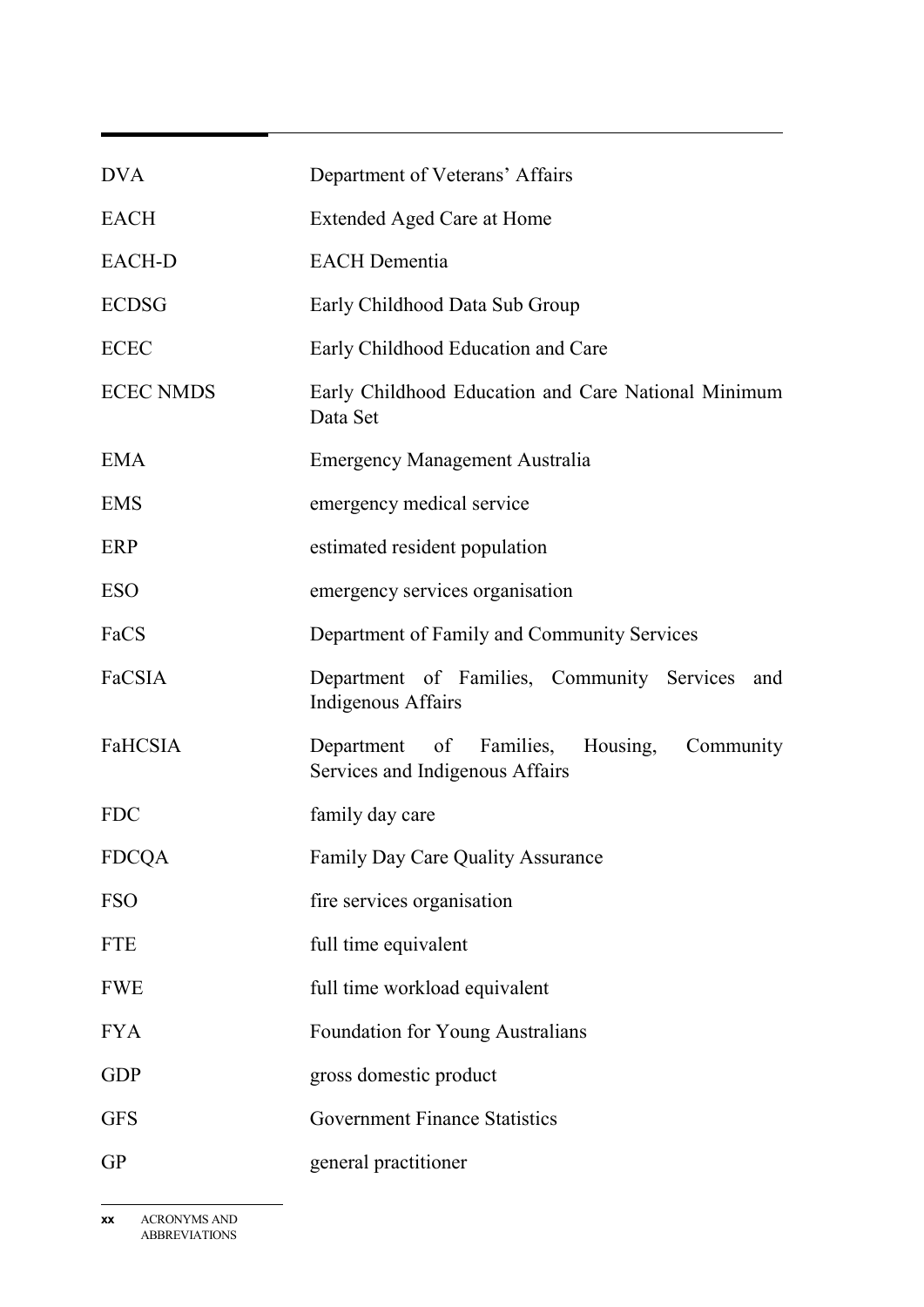| <b>GPII</b>    | General Practice Immunisation Incentives Scheme                                                                                         |
|----------------|-----------------------------------------------------------------------------------------------------------------------------------------|
| <b>GSP</b>     | gross state product                                                                                                                     |
| <b>GSS</b>     | <b>General Social Survey</b>                                                                                                            |
| <b>GST</b>     | goods and services tax                                                                                                                  |
| <b>HACC</b>    | Home and Community Care                                                                                                                 |
| <b>HAF</b>     | Housing Affordability Fund                                                                                                              |
| <b>HDSC</b>    | <b>Health Data Standards Committee</b>                                                                                                  |
| <b>HECS</b>    | <b>Higher Education Contribution Scheme</b>                                                                                             |
| <b>HELP</b>    | Higher Education Loan Program                                                                                                           |
| <b>HHWR</b>    | Hospitals and Health Workforce Reform                                                                                                   |
| <b>HILDA</b>   | Household Income and Labour Dynamic Australia                                                                                           |
| <b>HIP</b>     | Home Independence Project                                                                                                               |
| <b>HMAC</b>    | Housing Ministers' Advisory Council                                                                                                     |
| <b>HOIST</b>   | New South Wales Population Health Survey 2007                                                                                           |
| HoTS           | <b>Heads of Treasuries</b>                                                                                                              |
| <b>HREOC</b>   | Human Rights and Equal Opportunity Commission                                                                                           |
| <b>HRSCEET</b> | House of Representatives Standing Committee<br><sub>on</sub><br>Employment, Education and Training                                      |
| <b>ICD</b>     | International Classification of Diseases                                                                                                |
| $ICD-10-AM$    | Australian modification of the International Standard<br>Classification of Diseases<br>Related<br>Health<br>and<br>Problems, version 10 |
| ICH            | Indigenous community housing                                                                                                            |
| <b>ICHO</b>    | Indigenous Community Housing Organisation                                                                                               |
| <b>ICT</b>     | information and communication technologies                                                                                              |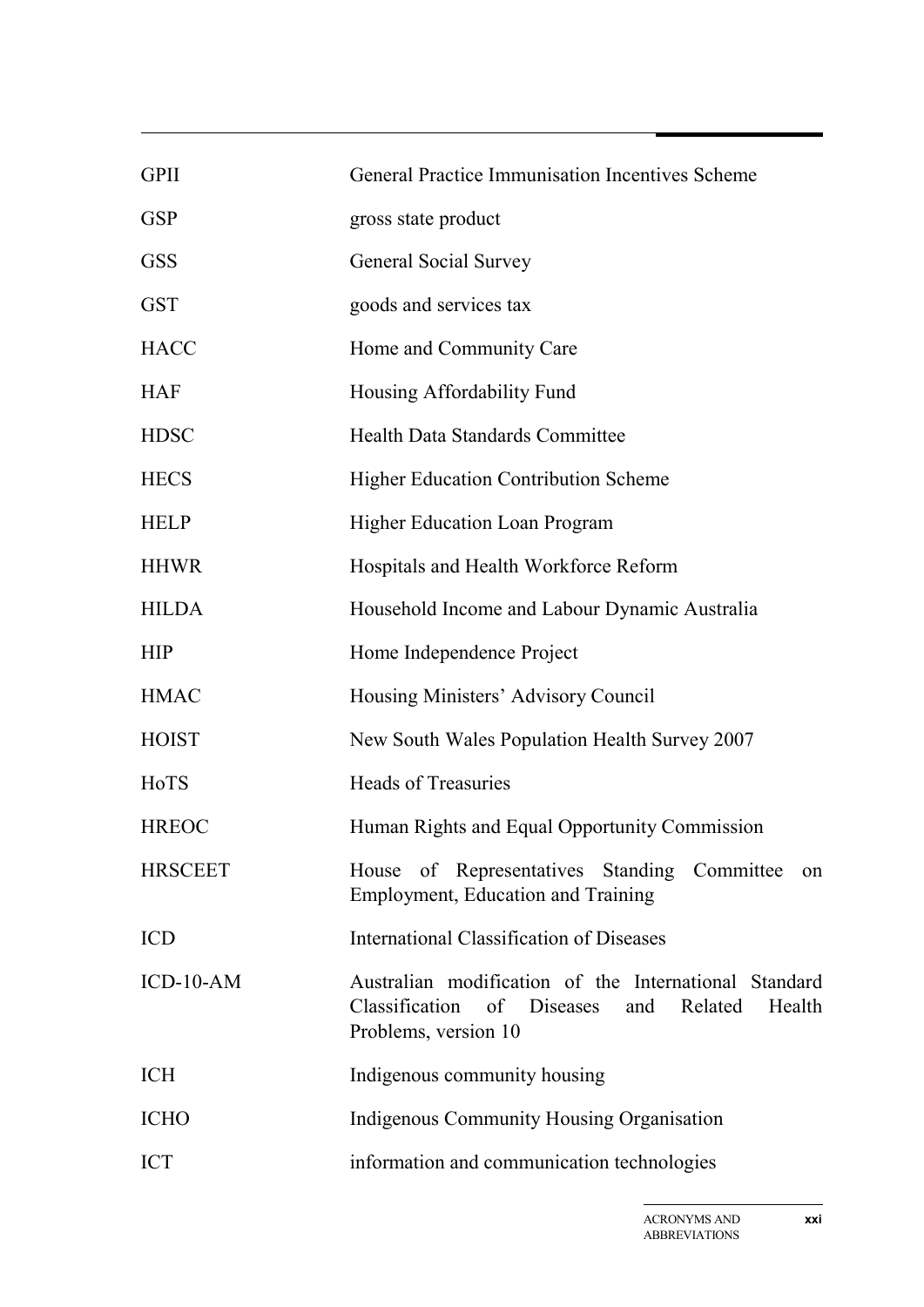| <b>IER</b>     | Indigenous Expenditure Report                                   |
|----------------|-----------------------------------------------------------------|
| <b>IGA</b>     | <b>Intergovernmental Agreement</b>                              |
| <b>IMR</b>     | Infant mortality rate                                           |
| <b>IPD</b>     | <b>Implicit Price Deflator</b>                                  |
| <b>IRG</b>     | <b>Independent Reference Group</b>                              |
| <b>IRSD</b>    | Index of Relative Socio-economic Disadvantage                   |
| <b>ISO</b>     | International Organisation for Standardisation                  |
| <b>ISS</b>     | <b>Inclusion Support Subsidy</b>                                |
| <b>JCHE</b>    | Joint Committee on Higher Education                             |
| <b>JJ NMDS</b> | Juvenile Justice National Minimum Data Set                      |
| <b>JJ RIG</b>  | Juvenile Justice Research and Information Group                 |
| K10            | Kessler Psychological Distress Scale                            |
| <b>KPIs</b>    | key performance indicators                                      |
| <b>LBOTE</b>   | Language background other than English                          |
| <b>LCL</b>     | lower confidence limit                                          |
| <b>LDC</b>     | long day care                                                   |
| <b>LGCSA</b>   | Local Government Community Services Association of<br>Australia |
| <b>LMO</b>     | local medical officer                                           |
| LOTE           | Language other than English                                     |
| <b>LSOP</b>    | Long Stay Older Patients                                        |
| <b>LSAC</b>    | Longitudinal Study of Australian Children                       |
| <b>LSAY</b>    | Longitudinal Surveys of Australian Youth                        |
| <b>MBI</b>     | Modified Barthel Index                                          |

**xxii** ACRONYMS AND ABBREVIATIONS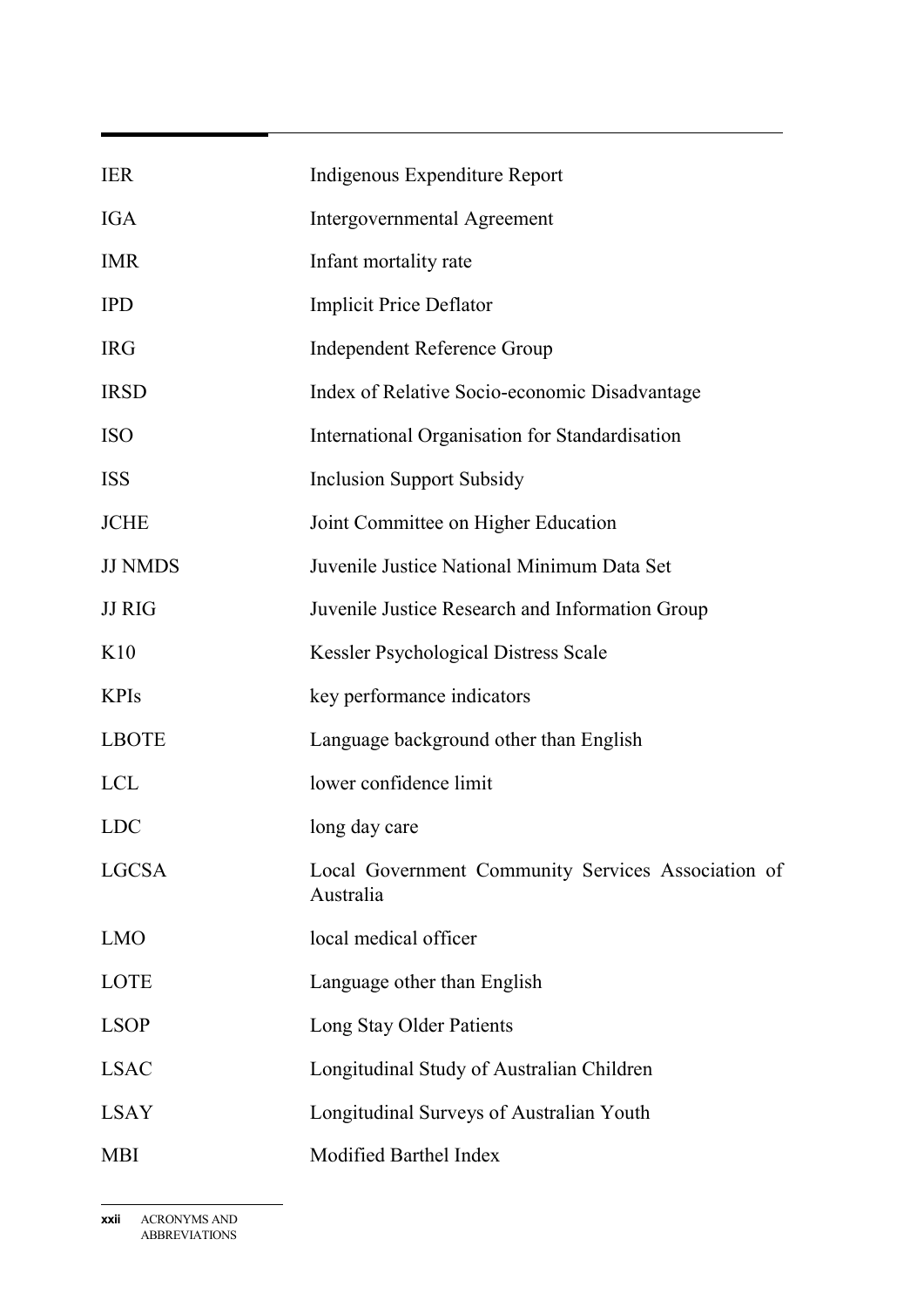| <b>MBS</b>      | <b>Medicare Benefits Schedule</b>                                                       |
|-----------------|-----------------------------------------------------------------------------------------|
| <b>MCATSIA</b>  | Ministerial Council on Aboriginal and Torres Strait<br>Islander Affairs                 |
| <b>MCEECDYA</b> | Ministerial Council for Education, Early Childhood<br>Development and Youth Affairs     |
| <b>MCEETYA</b>  | Ministerial<br>Council<br>Education,<br>Employment,<br>on<br>Training and Youth Affairs |
| <b>MCFFR</b>    | Ministerial Council on Federal Financial Relations                                      |
| <b>MCTEE</b>    | Ministerial<br>Council of<br>Tertiary Education<br>and<br>Employment                    |
| <b>MECS</b>     | Mobile Early Childhood Services                                                         |
| <b>MFS</b>      | Metropolitan Fire Service                                                               |
| <b>MHE</b>      | <b>Mental Health Establishments</b>                                                     |
| <b>MHS</b>      | mental health services                                                                  |
| <b>MPS</b>      | multi-purpose services                                                                  |
| <b>NA</b>       | National Agreement                                                                      |
| na              | not available                                                                           |
| NAHA            | National Affordable Housing Agreement                                                   |
| <b>NAP</b>      | National Assessment Program                                                             |
| <b>NAPLAN</b>   | National<br>Assessment Program — Literacy and<br>Numeracy                               |
| <b>NASWD</b>    | Agreement for Skills and Workforce<br>National<br>Development                           |
| <b>NATESE</b>   | National Advisory for Tertiary Education. Skills and<br>Employment                      |
| <b>NMVTRC</b>   | National Motor Vehicle Theft Reduction Council                                          |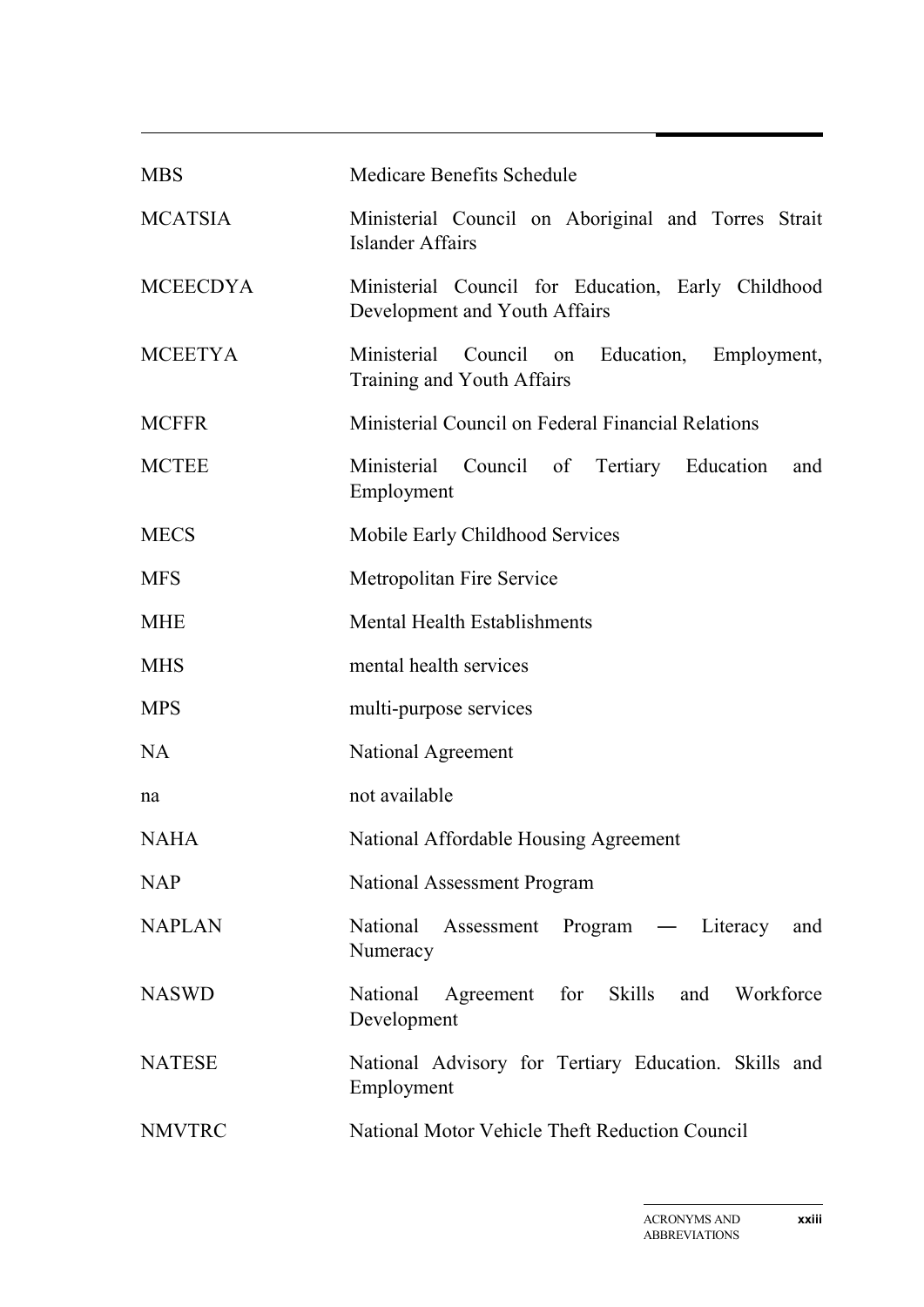| <b>NATSISS</b> | National Aboriginal and Torres Strait Islander Social<br>Survey                                            |
|----------------|------------------------------------------------------------------------------------------------------------|
| <b>NBCC</b>    | <b>National Breast Cancer Centre</b>                                                                       |
| <b>NCAC</b>    | National Childcare Accreditation Council                                                                   |
| <b>NCAG</b>    | <b>National Corrections Advisory Group</b>                                                                 |
| <b>NCCH</b>    | National Centre for Classification in Health                                                               |
| <b>NCIRS</b>   | Centre for Immunisation Research<br>National<br>and<br><b>Surveillance of Vaccine Preventable Diseases</b> |
| <b>NCJSF</b>   | National Criminal Justice Statistical Framework                                                            |
| <b>NCPASS</b>  | National Child Protection and Support Services data<br>working group                                       |
| <b>NCSIMG</b>  | National Community Services Information Management<br>Group                                                |
| <b>NCVER</b>   | National Centre for Vocational Education Research                                                          |
| <b>NDA</b>     | <b>National Disability Agreement</b>                                                                       |
| <b>NDIS</b>    | National Disability Insurance Scheme                                                                       |
| <b>NEA</b>     | <b>National Education Agreement</b>                                                                        |
| <b>NEAT</b>    | Department of Natural Resources Environment and the<br>Arts                                                |
| <b>NESB</b>    | non-English speaking background                                                                            |
| <b>NGOs</b>    | non-government organisations                                                                               |
| <b>NHA</b>     | National Healthcare Agreement                                                                              |
| <b>NHIMPC</b>  | National Health Information Management Principal<br>Committee                                              |
| <b>NHMP</b>    | National Homicide Monitoring Program                                                                       |
| <b>NHMRC</b>   | National Health and Medical Research Council                                                               |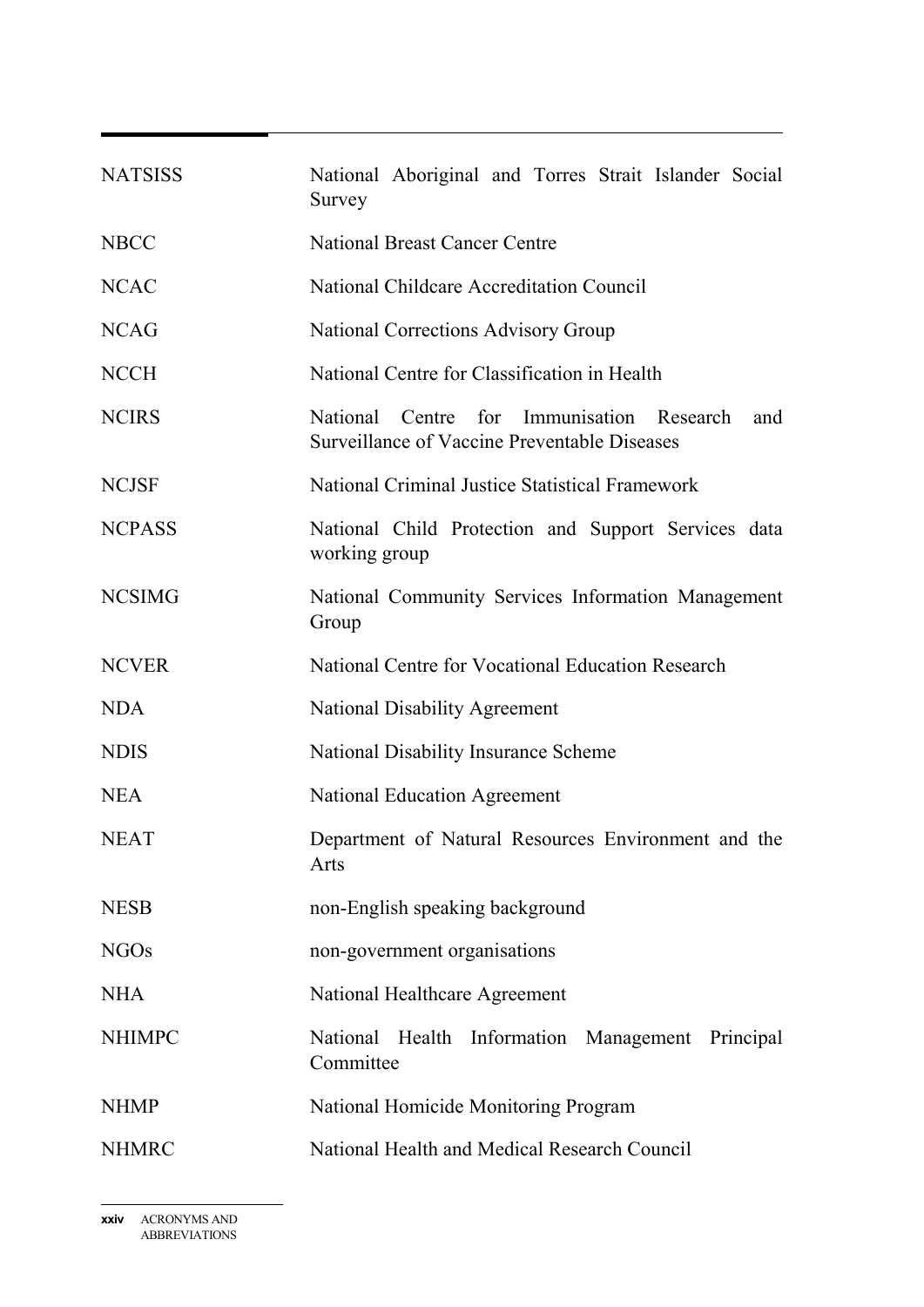| <b>NHPAC</b>    | National Health Priority Action Council                                           |
|-----------------|-----------------------------------------------------------------------------------|
| <b>NHPC</b>     | National Health Performance Committee                                             |
| <b>NHS</b>      | National Health Survey                                                            |
| <b>NIA ECEC</b> | National Information on Agreement on Early Childhood<br><b>Education and Care</b> |
| <b>NIDP</b>     | National Information Development Plan                                             |
| <b>NIHEC</b>    | National Indigenous Health Equality Council                                       |
| <b>NIRA</b>     | National Indigenous Reform Agreement                                              |
| <b>NISC</b>     | National Industry Skills Committee                                                |
| <b>NMDS</b>     | national minimum data set                                                         |
| <b>NMHS</b>     | National Mental Health Strategy                                                   |
| <b>NNDSS</b>    | National Notifiable Diseases Surveillance System                                  |
| no.             | number                                                                            |
| <b>NOOSR</b>    | National Office of Overseas Skills Recognition                                    |
| <b>NP</b>       | National Partnership                                                              |
| np              | not published                                                                     |
| <b>NPAs</b>     | <b>National Partnership Agreements</b>                                            |
| <b>NPC</b>      | <b>National Preschool Census</b>                                                  |
| NP ECE          | National Partnership for Early Childhood Education                                |
| <b>NQC</b>      | <b>National Quality Council</b>                                                   |
| <b>NQF</b>      | <b>National Quality Framework</b>                                                 |
| <b>NQS</b>      | National Quality Standard                                                         |
| <b>NRCP</b>     | National Respite for Carers Program                                               |
| <b>NRF</b>      | <b>National Reporting Framework</b>                                               |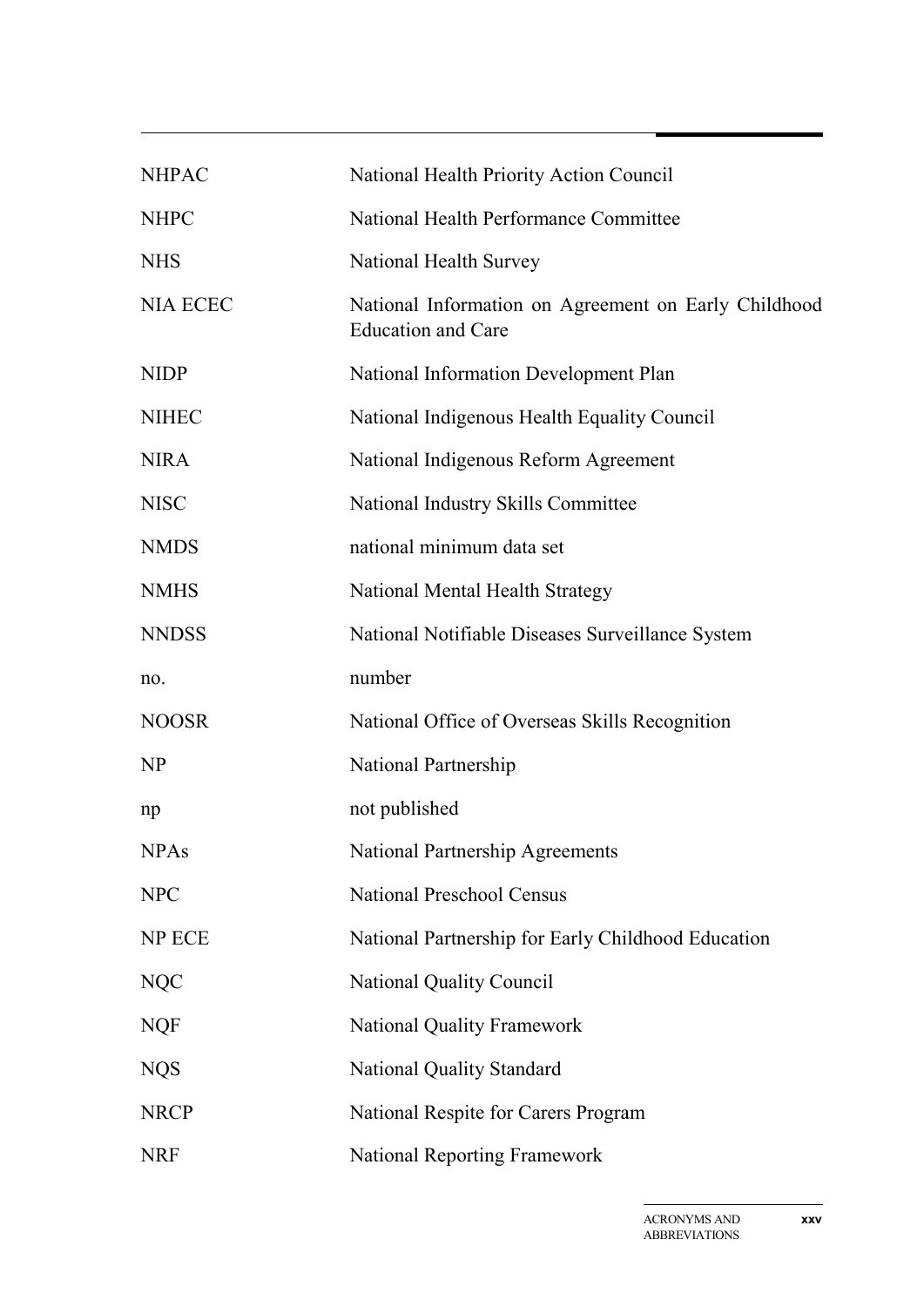| <b>NRSS</b>    | National Road Safety Strategy                                         |
|----------------|-----------------------------------------------------------------------|
| <b>NSCSP</b>   | National<br>Survey of Community Satisfaction<br>with<br>Policing      |
| <b>NSOC</b>    | National Senior Officials Committee                                   |
| <b>NSSC</b>    | <b>National Schools Statistics Collection</b>                         |
| <b>NSMHS</b>   | National Standards for Mental Health Services                         |
| <b>NSW RFS</b> | New South Wales Rural Fire Service                                    |
| <b>NSW</b>     | New South Wales                                                       |
| <b>NSWFB</b>   | New South Wales Fire Brigade                                          |
| NT             | Northern Territory                                                    |
| <b>NTCE</b>    | Northern Territory Certificate of Education                           |
| <b>NTES</b>    | <b>National Territory Emergency Services</b>                          |
| <b>NVEAC</b>   | National VET Equity Advisory Council                                  |
| <b>NYPR</b>    | National Youth Participation Requirement                              |
| <b>OCYFS</b>   | Office for Children, Youth and Family Support (ACT)                   |
| <b>OECD</b>    | Organisation<br>for<br>Economic<br>Co-operation<br>and<br>Development |
| <b>OID</b>     | Overcoming Indigenous Disadvantage                                    |
| <b>OMP</b>     | other medical practitioner                                            |
| <b>OSHC</b>    | outside school hours care                                             |
| <b>OSHCQA</b>  | <b>Outside School Hours Care Quality Assurance</b>                    |
| <b>OSR</b>     | Online services report                                                |
| <b>PBS</b>     | <b>Pharmaceutical Benefits Scheme</b>                                 |
| P <sub>C</sub> | Productivity Commission                                               |
| <b>PDF</b>     | <b>Portable Document Format</b>                                       |

**xxvi** ACRONYMS AND ABBREVIATIONS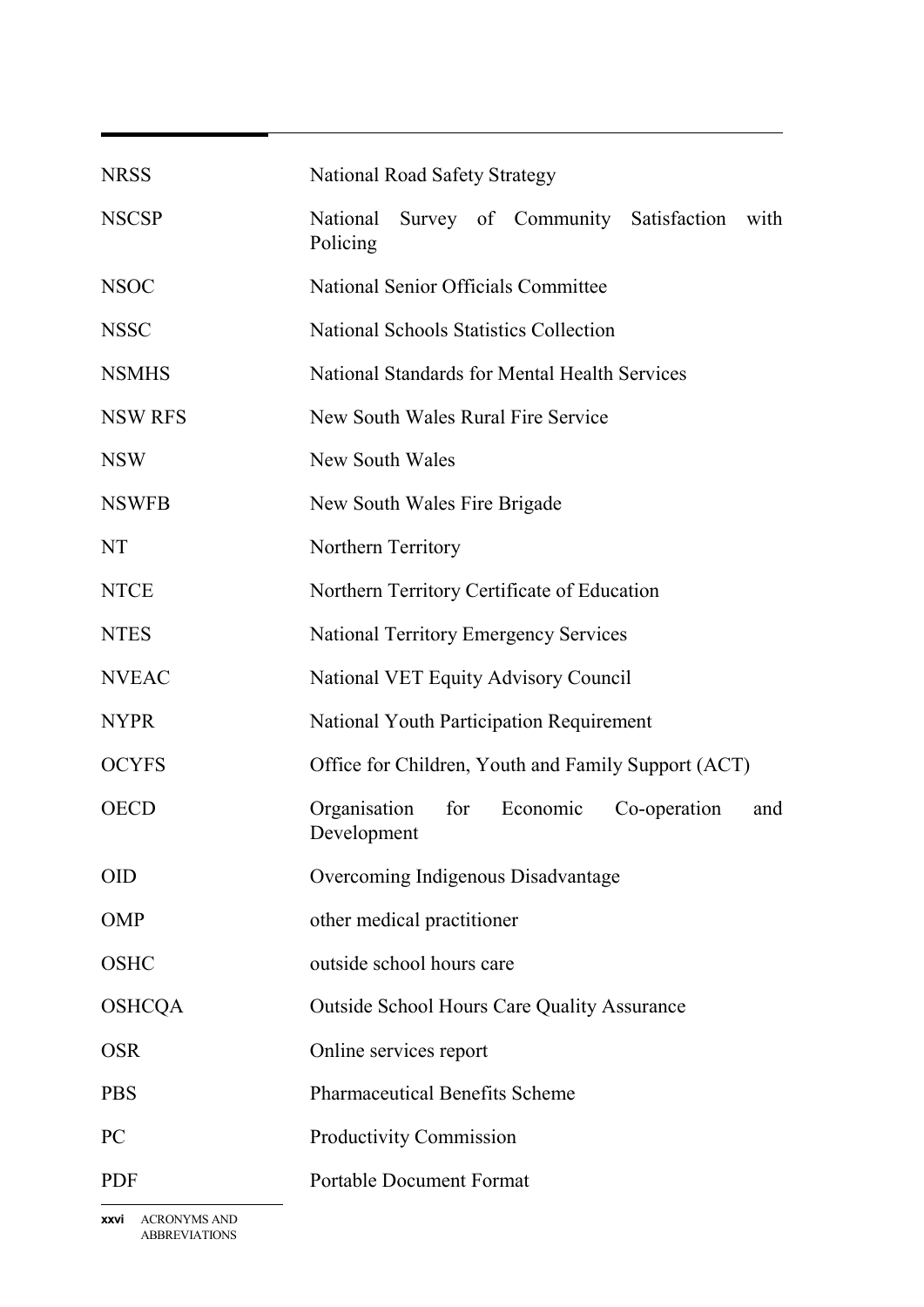| <b>PDWG</b>   | Performance and Data Working Group                   |
|---------------|------------------------------------------------------|
| <b>PEP</b>    | Personal Enablement Program                          |
| <b>PES</b>    | <b>Post Enumeration Survey</b>                       |
| PhARIA        | Pharmacy Access/Remoteness Index of Australia        |
| <b>PHCRIS</b> | Primary Health Care Research and Information Service |
| PIF           | performance indicator framework                      |
| PIP           | Practice Incentives Program                          |
| <b>PIRP</b>   | Preschool Investment and Reform Plan                 |
| <b>PISA</b>   | Program for International Student Assessment         |
| <b>PKI</b>    | Public Key Infrastructure                            |
| <b>PSM</b>    | <b>ABS Population Survey Monitor</b>                 |
| PWI           | personal wellbeing index                             |
| QE            | <b>Qualification Equivalents</b>                     |
| <b>QFRS</b>   | Queensland Fire and Rescue Service                   |
| <b>QIAS</b>   | <b>Quality Improvement and Accreditation System</b>  |
| Qld           | Queensland                                           |
| <b>QMP</b>    | <b>Quality Management Framework</b>                  |
| <b>RACGP</b>  | Royal Australian College of General Practitioners    |
| <b>RAV</b>    | Rural Ambulance Victoria                             |
| <b>RCS</b>    | resident classification scale                        |
| <b>RFDS</b>   | Royal Flying Doctor Service                          |
| <b>RISS</b>   | Remote and Indigenous Service Support                |
| RoGS          | <b>Report on Government Services</b>                 |
| <b>ROSC</b>   | return of spontaneous circulation                    |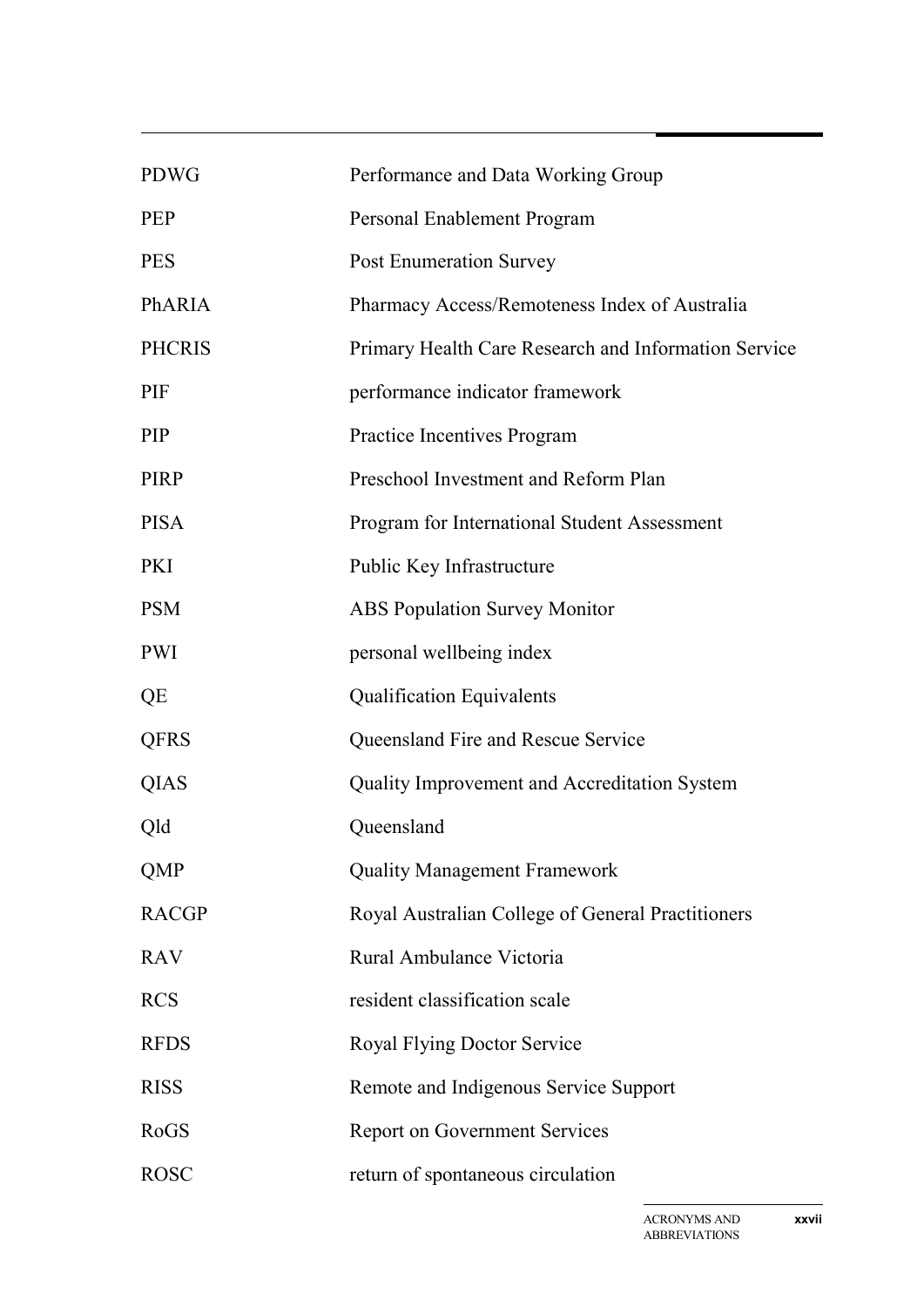| <b>RPBS</b>      | <b>Repatriation Pharmaceutical Benefits Scheme</b>                                          |
|------------------|---------------------------------------------------------------------------------------------|
| <b>RPL</b>       | recognition of prior learning                                                               |
| <b>RRMA</b>      | Rural, Remote and Metropolitan Areas                                                        |
| <b>RSE</b>       | relative standard error                                                                     |
| <b>RTO</b>       | Registered Training Organisation                                                            |
| S/TES            | <b>State/Territory Emergency Service</b>                                                    |
| <b>SA</b>        | South Australia                                                                             |
| <b>SAAP CAD</b>  | <b>SAAP Coordination and Development Committee</b>                                          |
| <b>SAAP NDCA</b> | <b>SAAP National Data Collection Agency</b>                                                 |
| <b>SAAP</b>      | <b>Supported Accommodation Assistance Program</b>                                           |
| <b>SAAS</b>      | <b>SA Ambulance Service</b>                                                                 |
| <b>SAT</b>       | school-based apprenticeships and traineeships                                               |
| <b>SCCHDS</b>    | Standing Council on Community, Housing and Disability<br>Services                           |
| <b>SCOTESE</b>   | Standing Council on Tertiary Education, Skills and<br>Employment                            |
| <b>SCRCSSP</b>   | Steering<br>Review<br>of<br>Committee<br>for<br>the<br>Commonwealth/State Service Provision |
| <b>SCRGSP</b>    | Steering Committee for the Review of Government<br><b>Service Provision</b>                 |
| <b>SCSEEC</b>    | Standing Council for School Education and Early<br>Childhood                                |
| <b>SDAC</b>      | Survey of Disability, Ageing and Carers                                                     |
| <b>SE</b>        | standard error                                                                              |
| <b>SEIFA</b>     | Socio Economic Indexes for Areas                                                            |
| <b>SEM</b>       | standard error of the mean                                                                  |

**xxviii** ACRONYMS AND ABBREVIATIONS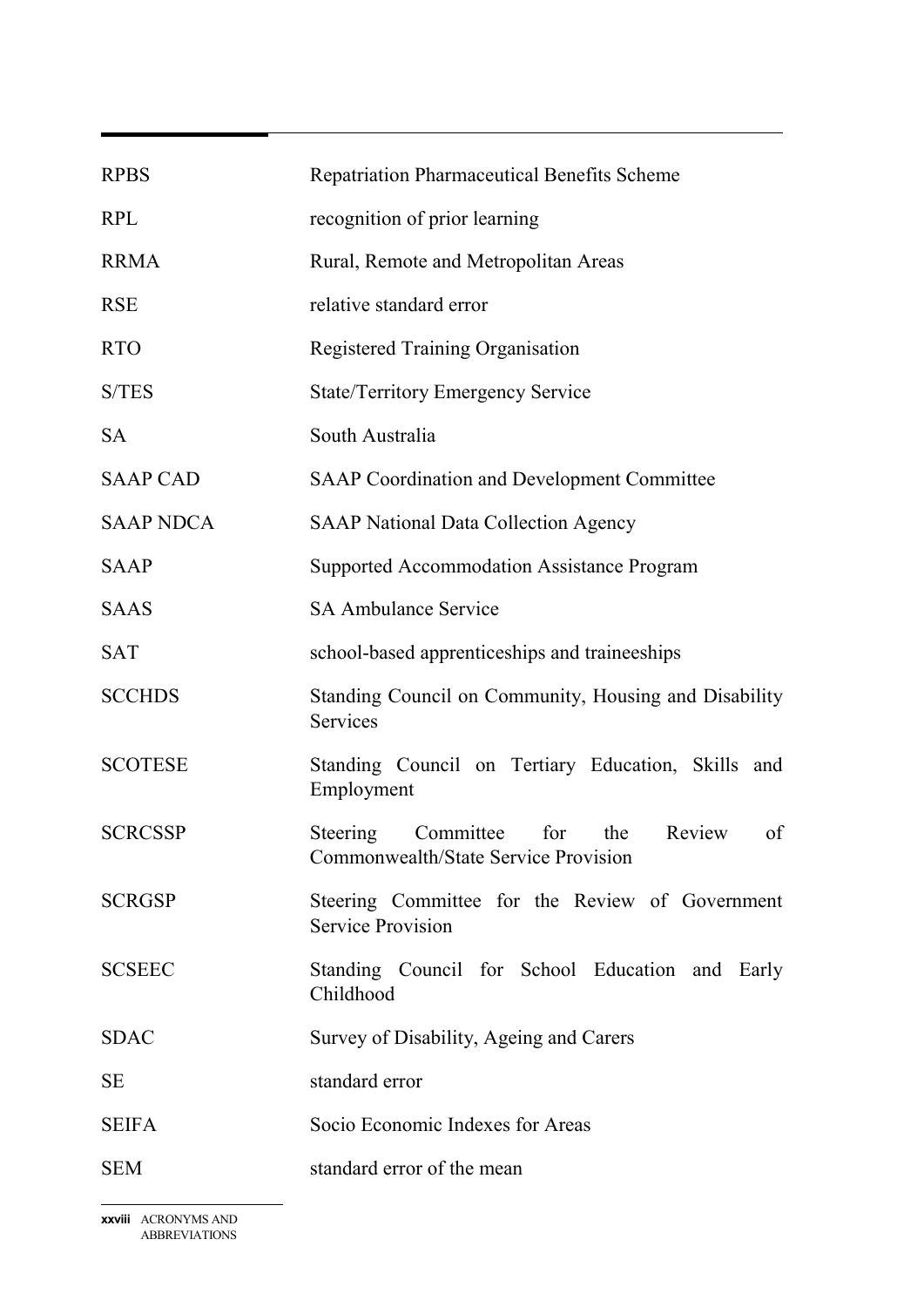| <b>SES</b>    | socioeconomic status                                                                                                        |
|---------------|-----------------------------------------------------------------------------------------------------------------------------|
| <b>SES</b>    | <b>State Emergency Services</b>                                                                                             |
| <b>SEWB</b>   | National Framework for Aboriginal and Torres Strait<br>Islander Mental Health and Social and Emotional<br>Wellbeing 2004-05 |
| <b>SEWB</b>   | Social and Emotional Wellbeing                                                                                              |
| <b>SHSC</b>   | Specialist Homelessness Services collection                                                                                 |
| <b>SIQ</b>    | standard Indigenous question                                                                                                |
| <b>SLA</b>    | statistical local area                                                                                                      |
| <b>SMHWB</b>  | National Survey of Mental Health and Wellbeing                                                                              |
| <b>SMR</b>    | standardised mortality ratios                                                                                               |
| <b>SOMIH</b>  | State-owned and managed Indigenous housing                                                                                  |
| <b>SPP</b>    | specific purpose payment or special purpose payment                                                                         |
| <b>SPRC</b>   | <b>Social Policy Research Centre</b>                                                                                        |
| <b>SSAT</b>   | Social Security Appeals Tribunal                                                                                            |
| <b>SWPE</b>   | standardised whole patient equivalent                                                                                       |
| <b>TAFE</b>   | technical and further education                                                                                             |
| Tas           | Tasmania                                                                                                                    |
| <b>TAS</b>    | <b>Tasmanian Ambulance Service</b>                                                                                          |
| <b>TCP</b>    | <b>Transition Care Program</b>                                                                                              |
| <b>TEQPPC</b> | <b>Tertiary Education Quality and Pathways Committee</b>                                                                    |
| <b>TFS</b>    | <b>Tasmania Fire Service</b>                                                                                                |
| <b>TGR</b>    | total growth rate                                                                                                           |
| <b>TIMSS</b>  | Trends in International Mathematics and Science Study                                                                       |
| <b>UCC</b>    | user cost of capital                                                                                                        |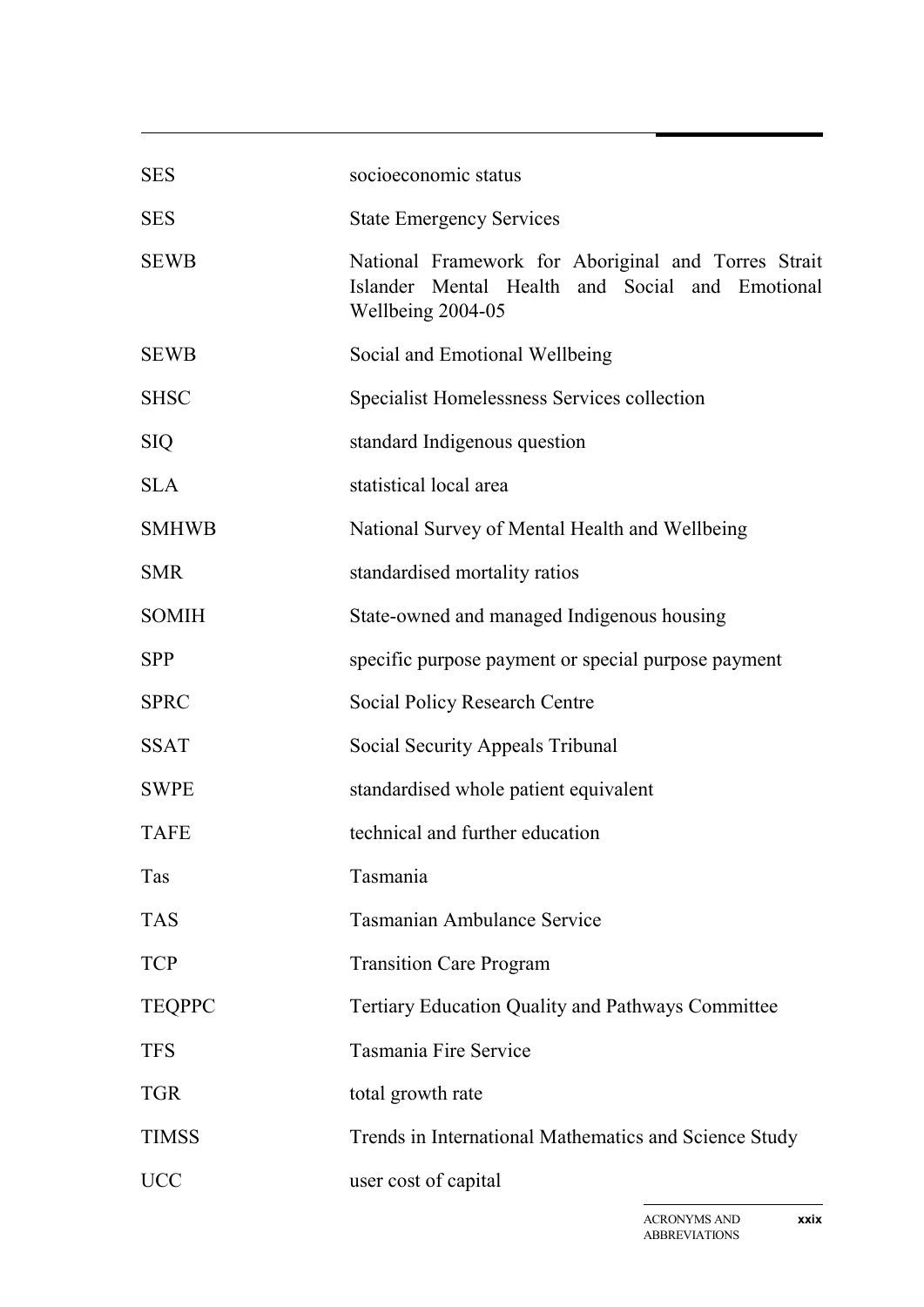| <b>UCL</b>    | upper confidence limit                                           |
|---------------|------------------------------------------------------------------|
| <b>UK</b>     | United Kingdom                                                   |
| <b>URTI</b>   | upper respiratory tract infection                                |
| <b>USAR</b>   | <b>Urban Search and Rescue</b>                                   |
| <b>USA</b>    | United States of America                                         |
| U-Turn        | U-Turn diversionary program for young motor vehicle<br>offenders |
| <b>VCAT</b>   | Victorian Civil and Administrative Tribunal                      |
| <b>VET</b>    | vocational education and training                                |
| <b>VF</b>     | ventricular fibrillation                                         |
| <b>VHC</b>    | Veterans' Home Care                                              |
| Vic           | Victoria                                                         |
| <b>VT</b>     | ventricular tachycardia                                          |
| <b>WA</b>     | Western Australia                                                |
| <b>WGIR</b>   | Working Group on Indigenous Reform                               |
| <b>WHO</b>    | World Health Organisation                                        |
| <b>YAT</b>    | <b>Youth Attainment and Transitions</b>                          |
| <b>YPIRAC</b> | Younger people in residential aged care                          |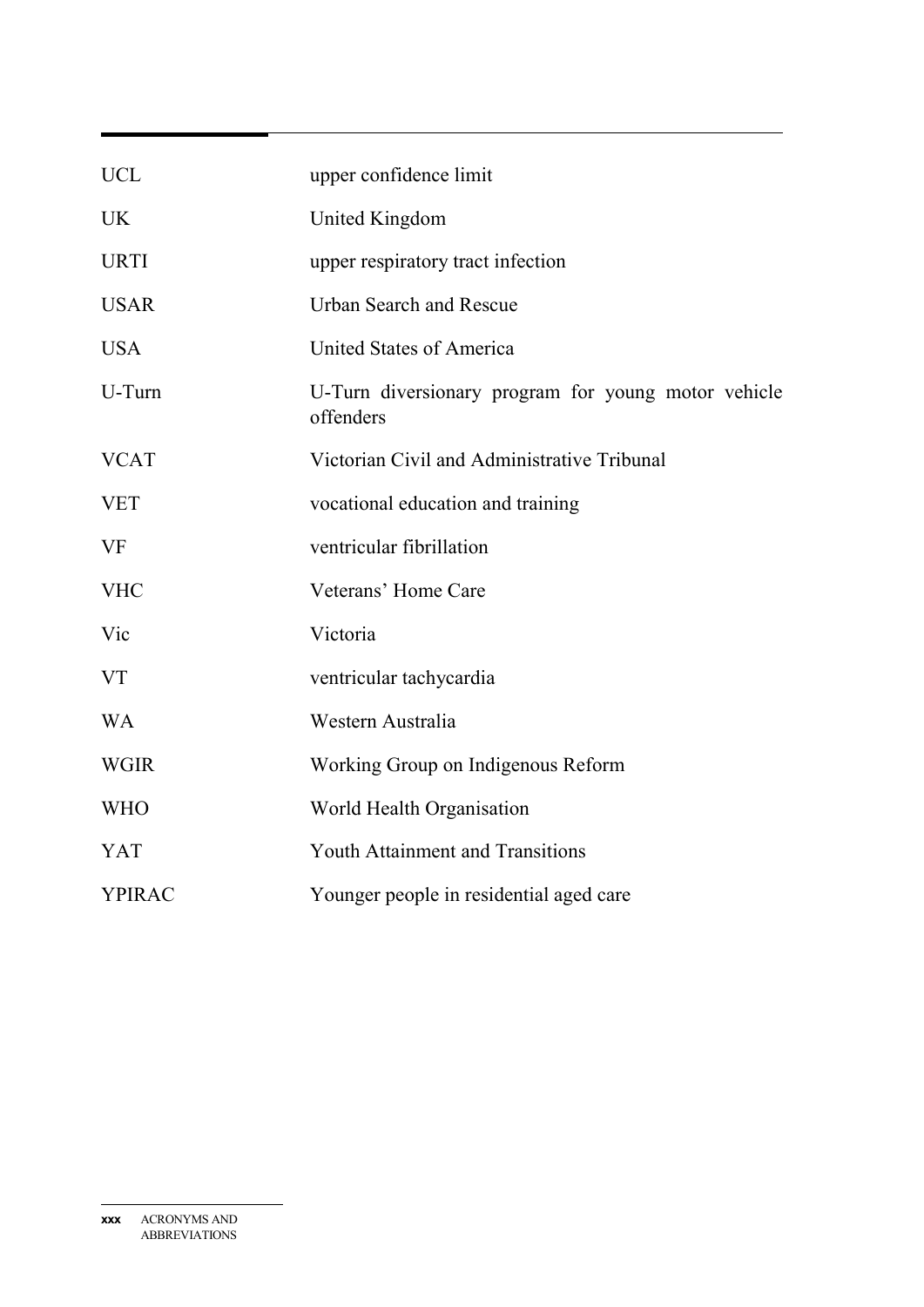## **Glossary**

- **Access** Measures how easily the community can obtain a delivered service (output).
- **Appropriateness** Measures how well services meet client needs and also seeks to identify the extent of any underservicing or overservicing.
- **Constant prices** See 'real dollars'.
- **Cost effectiveness** Measures how well inputs (such as employees, cars and computers) are converted into outcomes for individual clients or the community. Cost effectiveness is expressed as a ratio of inputs to outcomes. For example, cost per life year saved is a cost effectiveness indicator reflecting the ratio of expenditure on breast cancer detection and management services (including mammographic screening services, primary care, chemotherapy, surgery and other forms of care) to the number of women's lives that are saved.
- **Current prices** See 'nominal dollars'.
- **Descriptors** Descriptive statistics included in the Report that relate, for example, to the size of the service system, funding arrangements, client mix and the environment within which government services are delivered. These data are provided to highlight and make more transparent the differences among jurisdictions.
- **Effectiveness** Reflects how well the outputs of a service achieve the stated objectives of that service (also see program effectiveness).
- **Efficiency** Reflects how resources (inputs) are used to produce outputs and outcomes, expressed as a ratio of outputs to inputs (technical efficiency), or inputs to outcomes (cost effectiveness). (Also see 'cost effectiveness' and 'technical efficiency'.)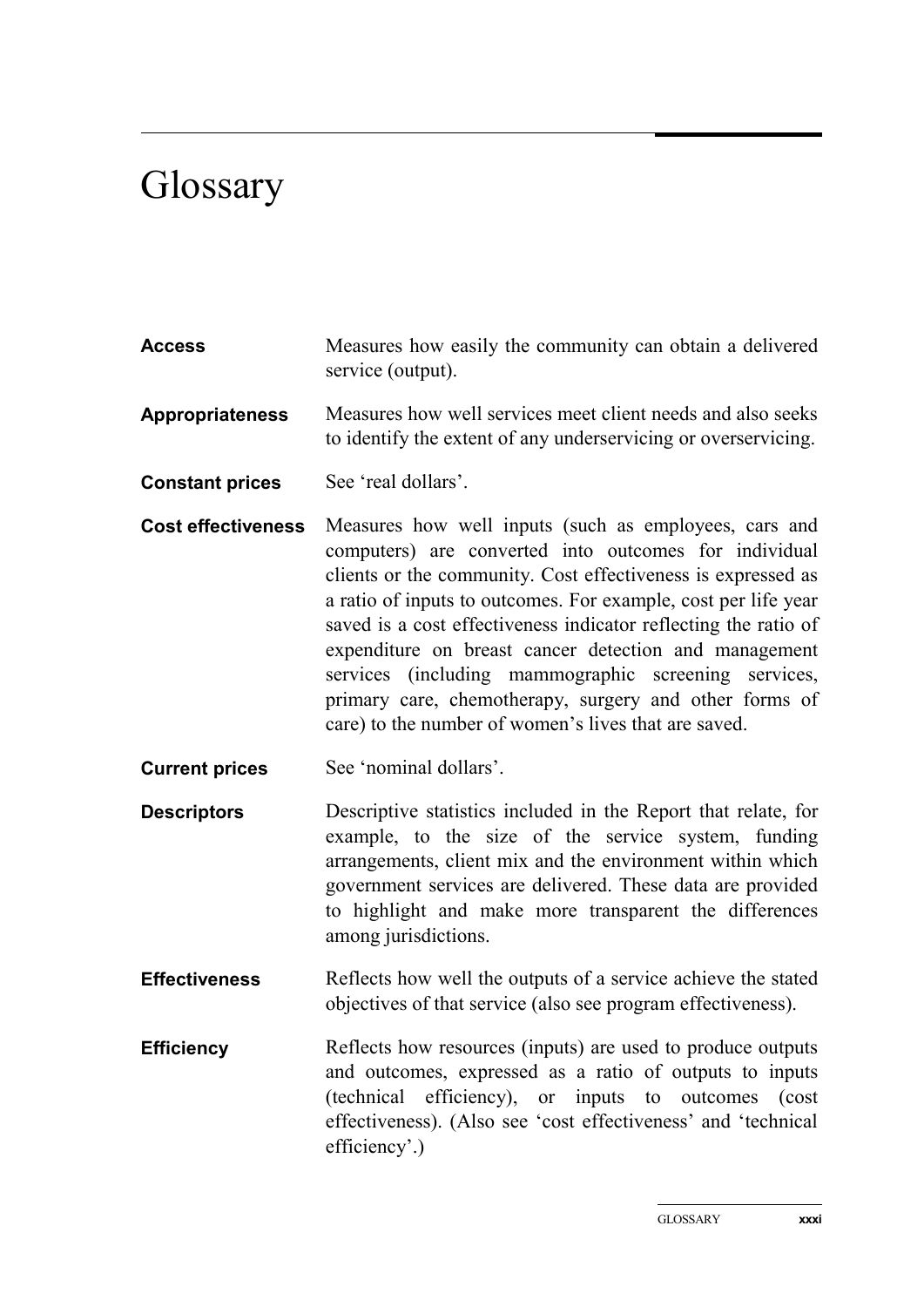| <b>Equity</b>            | Measures the gap between service delivery outputs or<br>outcomes for special needs groups and the general<br>population. Equity of access relates to all Australians having<br>adequate access to services, where the term adequate may<br>mean different rates of access for different groups in the<br>community (see chapter 1 for more detail).                                                                                                                                                                                                 |
|--------------------------|-----------------------------------------------------------------------------------------------------------------------------------------------------------------------------------------------------------------------------------------------------------------------------------------------------------------------------------------------------------------------------------------------------------------------------------------------------------------------------------------------------------------------------------------------------|
| <b>Inputs</b>            | The resources (including land, labour and capital) used by a<br>service area in providing the service.                                                                                                                                                                                                                                                                                                                                                                                                                                              |
| <b>Nominal dollars</b>   | Refers to financial data expressed 'in the price of the day'<br>and which are not adjusted to remove the effects of inflation.<br>Nominal dollars do not allow for inter-year comparisons<br>because reported changes may reflect changes to financial<br>levels (prices and/or expenditure) and adjustments to<br>maintain purchasing power due to inflation.                                                                                                                                                                                      |
| <b>Output</b>            | The service delivered by a service area, for example,<br>a completed episode of care is an output of a public hospital.                                                                                                                                                                                                                                                                                                                                                                                                                             |
| <b>Outcome</b>           | The impact of the service on the status of individuals or a<br>group, and the success of the service area in achieving its<br>objectives. A service provider can influence an outcome but<br>external factors can also apply. A desirable outcome for a<br>school, for example, would be to add to the ability of the<br>students to participate in, and interact with, society<br>throughout their lives. Similarly, a desirable outcome for a<br>hospital would be to improve the health status of an<br>individual receiving a hospital service. |
| <b>Process</b>           | Refers to the way in which a service is produced or<br>delivered (that is, how inputs are transformed into outputs).                                                                                                                                                                                                                                                                                                                                                                                                                                |
| Program<br>effectiveness | Reflects how well the outcomes of a service achieve the<br>stated objectives of that service (also see effectiveness).                                                                                                                                                                                                                                                                                                                                                                                                                              |
| Quality                  | Reflects the extent to which a service is suited to its purpose<br>and conforms to specifications.                                                                                                                                                                                                                                                                                                                                                                                                                                                  |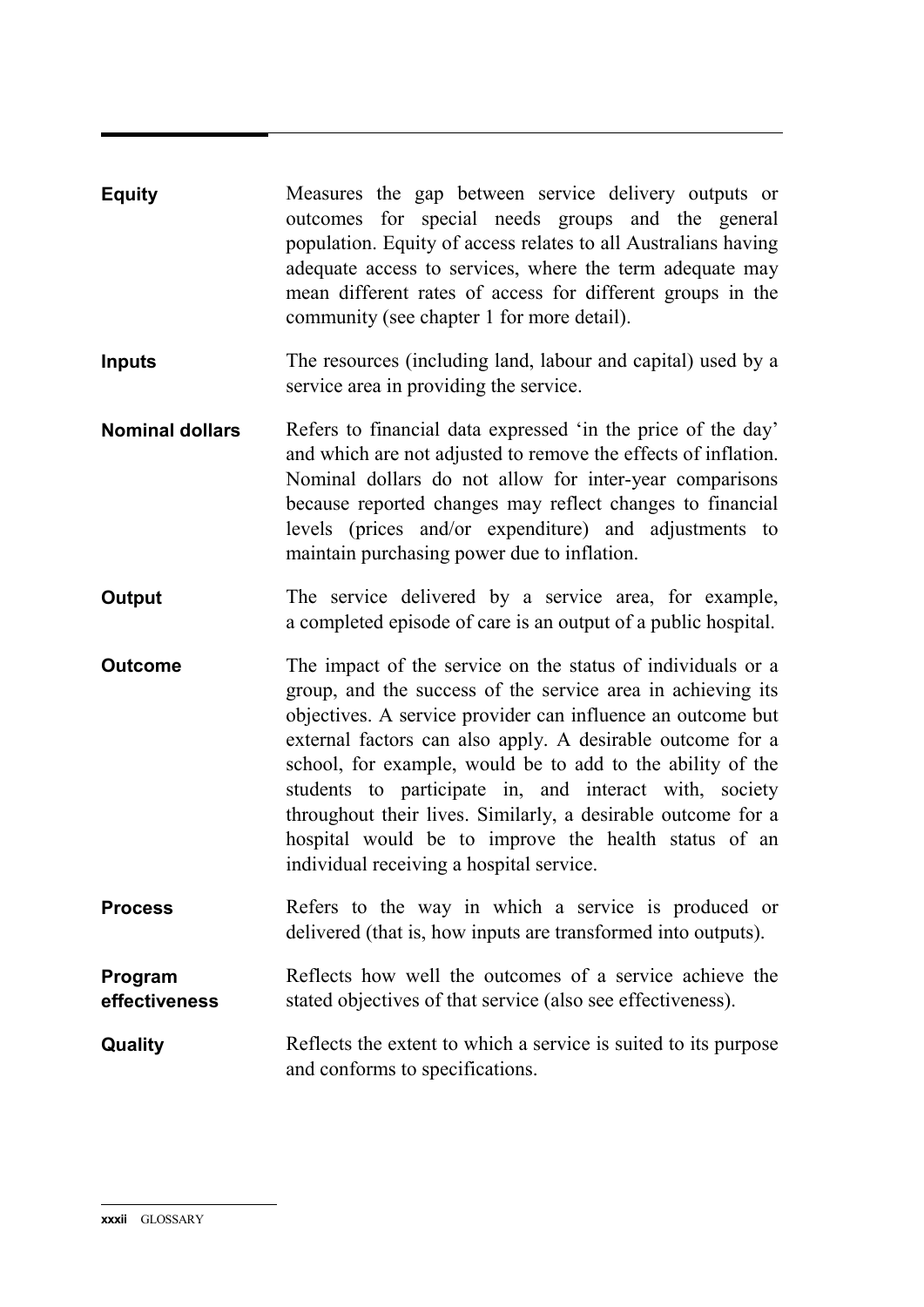| <b>Real dollars</b>            | Refers to financial data measured in prices from a constant<br>base year to adjust for the effects of inflation. Real dollars<br>allow the inter-year comparison of financial levels (prices<br>and/or expenditure) by holding the purchasing power<br>constant.                                                                                                                                                                                                                                                                                                                                                          |
|--------------------------------|---------------------------------------------------------------------------------------------------------------------------------------------------------------------------------------------------------------------------------------------------------------------------------------------------------------------------------------------------------------------------------------------------------------------------------------------------------------------------------------------------------------------------------------------------------------------------------------------------------------------------|
| <b>Technical</b><br>efficiency | A measure of how well inputs (such as employees, cars and<br>computers) are converted into service outputs (such as<br>hospital separations, education classes or residential aged<br>care places). Technical efficiency reflects the ratio of<br>outputs to inputs. It is affected by the size of operations and<br>by managerial practices. There is scope to improve technical<br>efficiency if there is potential to increase the quantity of<br>outputs produced from given quantities of inputs, or if there<br>is potential to reduce the quantities of inputs used in<br>producing a certain quantity of outputs. |
| Unit costs                     | Measures average cost, expressed as the level of inputs per<br>unit of output. This is an indicator of efficiency.                                                                                                                                                                                                                                                                                                                                                                                                                                                                                                        |